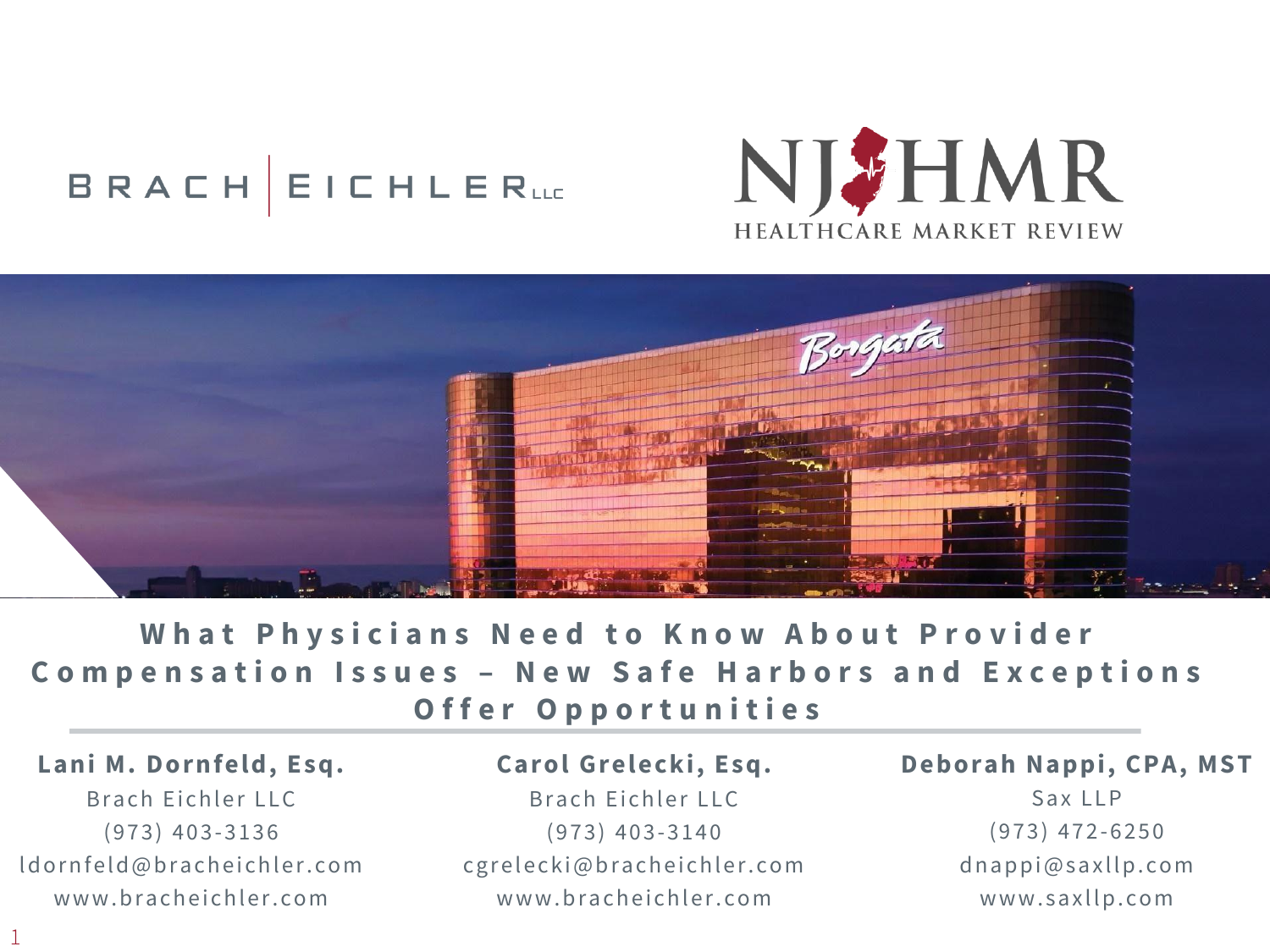#### **P R E S E N T E R S**



#### **Lani M. Dornfeld, Esq., CHPC Member, Brach Eichler LLC**

Lani represents a broad range of health care providers– both institutional and individual– in regulatory matters, including fraud and abuse, corporate compliance, HIPAA, OSHA, Medicare and licensure issues. She also represents clients in various corporate and contract matters and manages purchase and sale transactions, including private equity transactions, from letter of intent through due diligence, contract drafting and negotiation, closing and post-closing matters.

Lani is certified in healthcare privacy compliance (CHPC) by the Compliance Certification Board. Named among [The Best Lawyers in America©](https://www.bracheichler.com/honors-and-awards/) in 2020 and 2021, Lani has also been peer-review rated as AV Preeminent, the highest rating for professional excellence by Martindale-Hubbell. She has also been selected as one of New Jersey's Women Leaders in the Bar by Martindale-Hubbell and ALM, publishers of the *New Jersey Law Journal*. In addition, Lani was recognized as a Top Legal Leader for New York and New Jersey by ALM in 2015 and was named a "2013 Top Rated Lawyer in Health Care" by American Lawyer Media and Martindale-Hubbell.



#### **Carol Grelecki, Esq. Member, Brach Eichler LLC**

Carol represents a wide range of health care providers, including single-specialty and multi-specialty physician practices, as well as institutional providers and ancillary services providers. She concentrates her practice on corporate and transactional matters, mergers and acquisitions, private equity and hospital-physician transactions, billing and reimbursement issues, and licensure and regulatory compliance, with a particular concentration in fraud and abuse, Stark and Codey law compliance, Anti-Kickback law, and payor contracting issues.

[Carol has been named among The Best Lawyers in](https://www.bracheichler.com/honors-and-awards/)  America© for Health Law every year since 2015, and [New Jersey Super Lawyers](https://www.bracheichler.com/honors-and-awards/) every year since 2018. Additionally, she has been named as a top healthcare law practitioner by noted ranking company Chambers USA. According to Chambers, Carol is noted by her peers as an "outstanding lawyer."



#### **Deborah Nappi, CPA, MST Partner, SAX LLP**

Debbie Nappi was named Partner at Sax in 2022 and serves as Co-Leader of the firm's [Healthcare](https://protect-us.mimecast.com/s/Cbw2C82o0YU6j7qEcn1c3W?domain=saxllp.com/) Practice. She is an advocate for her clients, and specializes in consulting services, revenue cycle management and physician productivity. Debbie focuses her attention on the rapidly changing healthcare landscape. In this role, she leads the firm's healthcare clients through all aspects of the CARES Act, including PPP and PRF compliance. In addition to specializing in revenue cycle management and productivity analysis, she also serves as interim CFO during M&A transactions, mitigating risk and ensuring a smooth and successful process.

Debbie conducts due diligence for private equity, analyzes Healthcare related transactions on the buy and sell side, reviews practice evaluations and manages post-close transactions. Debbie is an expert at handling multi-site medical practices, navigating multi-state compliance, handling complex profit allocations, and with extensive experience with Supergroups, Debbie is a go-to for evaluating ancillary services. She also has expertise with revenue cycle management that includes payor receipt analysis, payor contract analysis and the development of KPIs.



### **BRACH EICHLERLLE**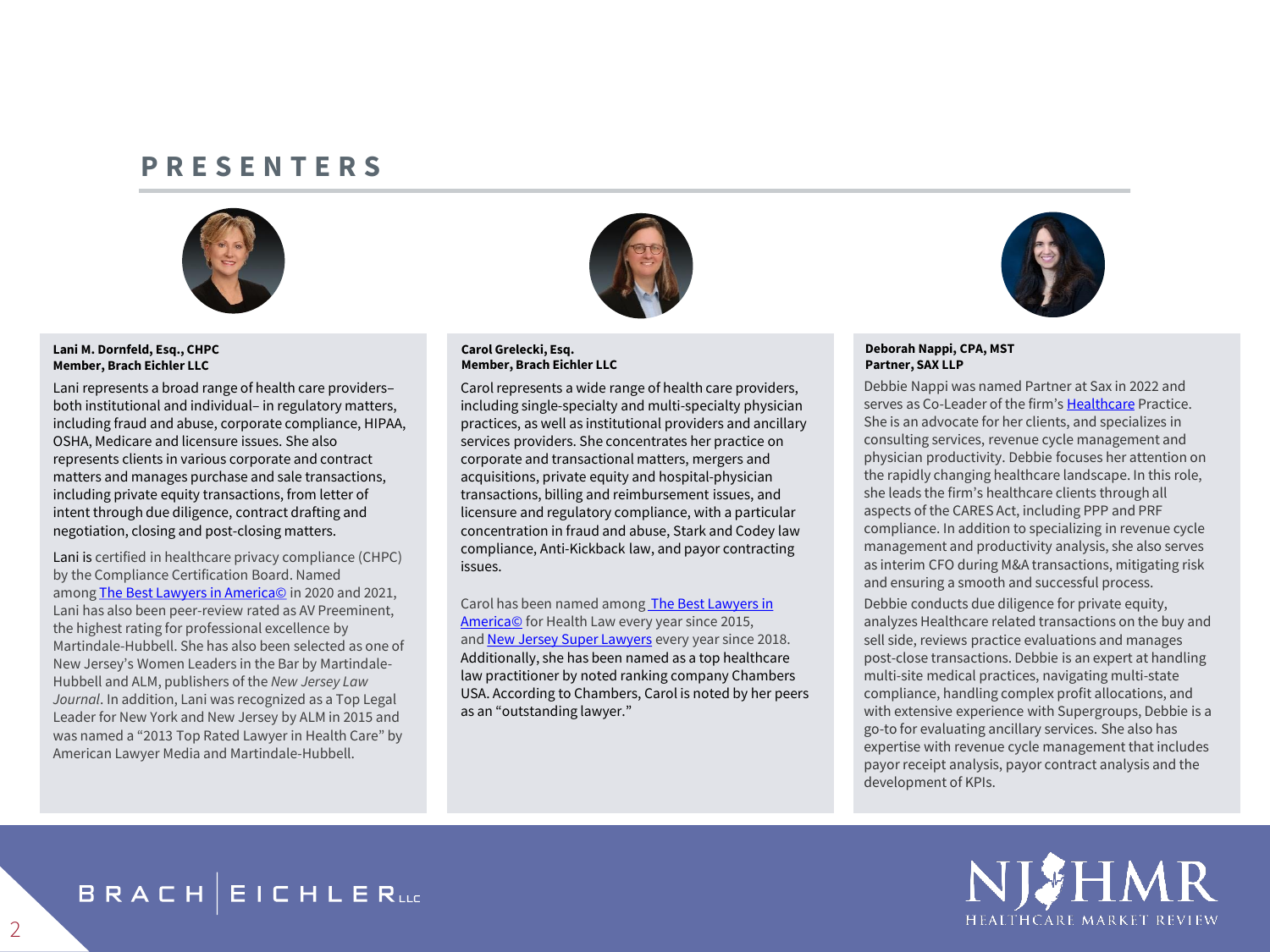#### **2 0 2 0 C H A N G E S , S T A R K L A W**

- November 20, 2020, CMS published new Final Rule to the Federal Physician Self-Referral or "Stark Law."
- 3 new Stark Law exceptions:
	- Value-based compensation arrangements.
	- Limited remuneration arrangements.
	- Donations of cybersecurity technology.
- Clarifies guidance on certain previously undefined terms that are fundamental to interpreting the Stark Law.
- *Changes to the rules governing Group Practice compensation and profit sharing.*
- *Includes special rules on compensation.*
- Amends existing exception relating to electronic health records (EHR).



#### BRACH **EICHLER**ue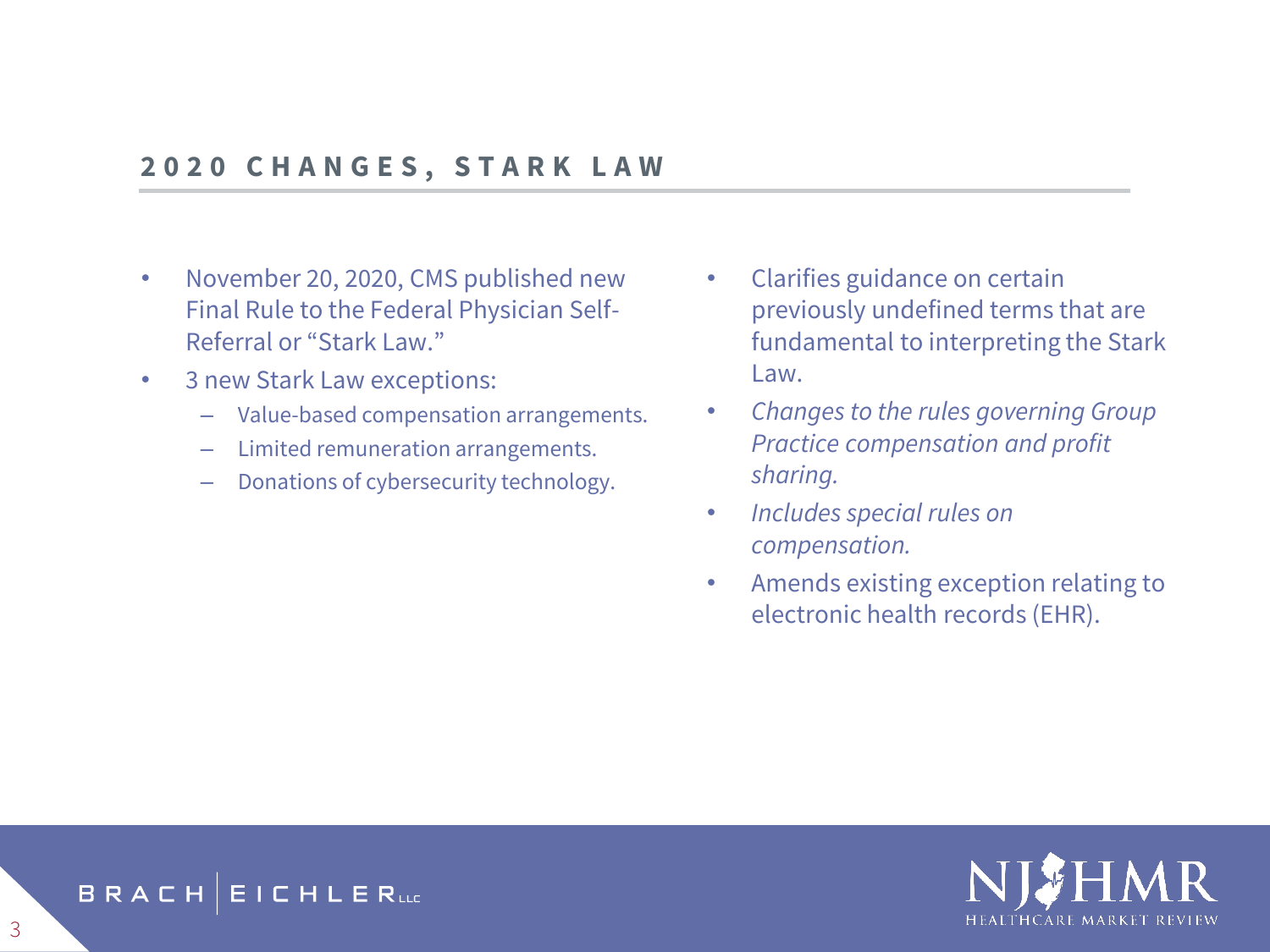#### **2 0 2 0 C H A N G E S , A K S**

- November 20, 2020, HHS OIG published new Final Rule to the Federal Anti-Kickback Statute ("AKS").
- 5 New AKS safe harbors:
	- Cybersecurity technology and services.
	- Value-based compensation arrangements.
	- Patient engagement.
	- CMS-sponsored models and CMSsponsored model patient incentives.
	- ACO Beneficiary incentive programs.
- Amends 4 existing safe harbors
	- EHR.
	- Warranties.
	- Local transportation.
	- Discount.



#### BRACH EICHLERLE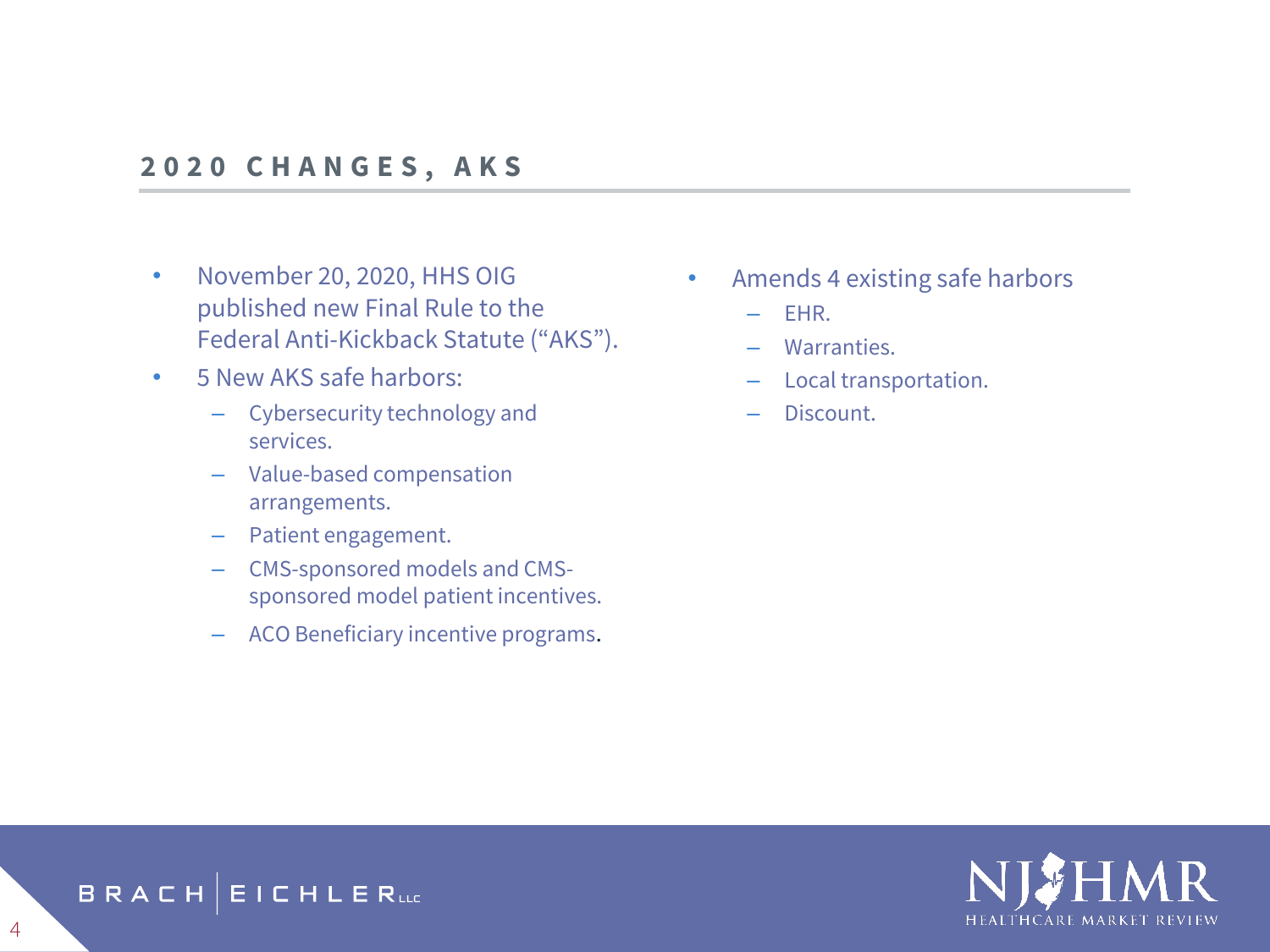#### **K E Y C O N C E P T S**



- CMS has reiterated its position that the value of a physician's services should be the same regardless of whether the employing entity is a health system, a private -equity firm or a physician -owned entity .
- Facts and circumstances should be weighted and considered carefully for each particular transaction before finalizing a physician compensation arrangement .
- CMS has enacted these new rules to provide flexibility as healthcare moves from volume to value -based care .
- Meaningful new guidance in physician value -based arrangements in that the OIG has loosened the requirement for setting aggregate compensation in advance by only requiring that the methodology be set in advance .



**BRACH EICHLERLL**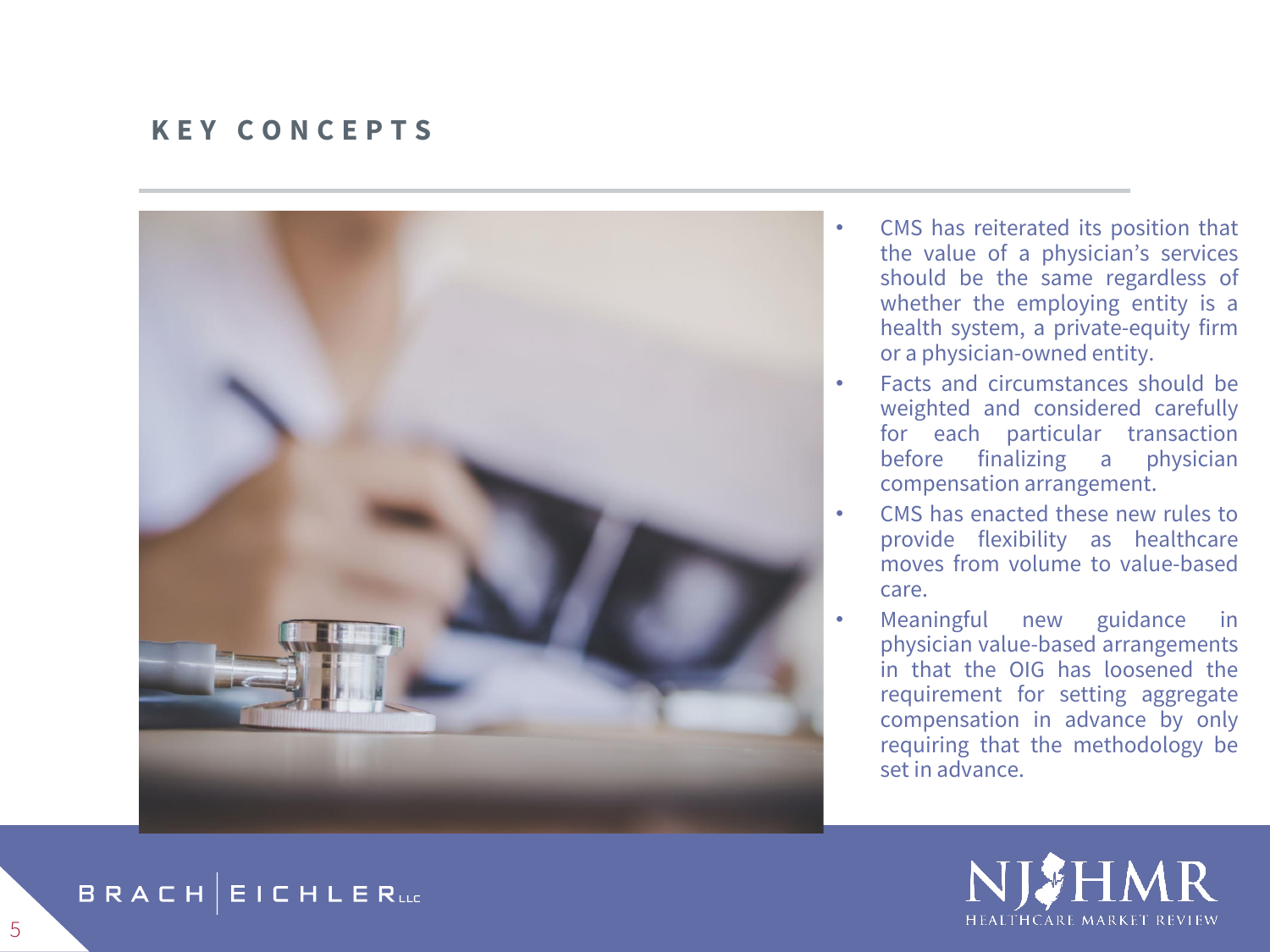### **R E V I S E D D E F I N I T I O N : D E S I G N A T E D H E A L T H S E R V I C E S**

- Effective Jan 19, 2021, 42 CFR § 411.351.
- Designated Health Services (DHS) means any of the following services :
	- ‒ Clinical laboratory services.
	- ‒ Physical therapy, occupational therapy, and outpatient speech-language pathology services.
	- ‒ Radiology and certain other imaging services.
	- ‒ Radiation therapy services and supplies.
	- ‒ Durable medical equipment and supplies.
	- ‒ Parenteral and enteral nutrients, equipment, and supplies.
	- ‒ Prosthetics, orthotics, and prosthetic devices and supplies.
	- ‒ Home health services.
	- ‒ Outpatient prescription drugs.
	- ‒ Inpatient and outpatient hospital services.

**With respect to inpatient hospital services, DHS does notinclude services payable by Medicare if the furnishing does not increase the amount of Medicare's payment to the hospital under certain prospective payment systems (PPS).**



BRACH **EICHLER**ue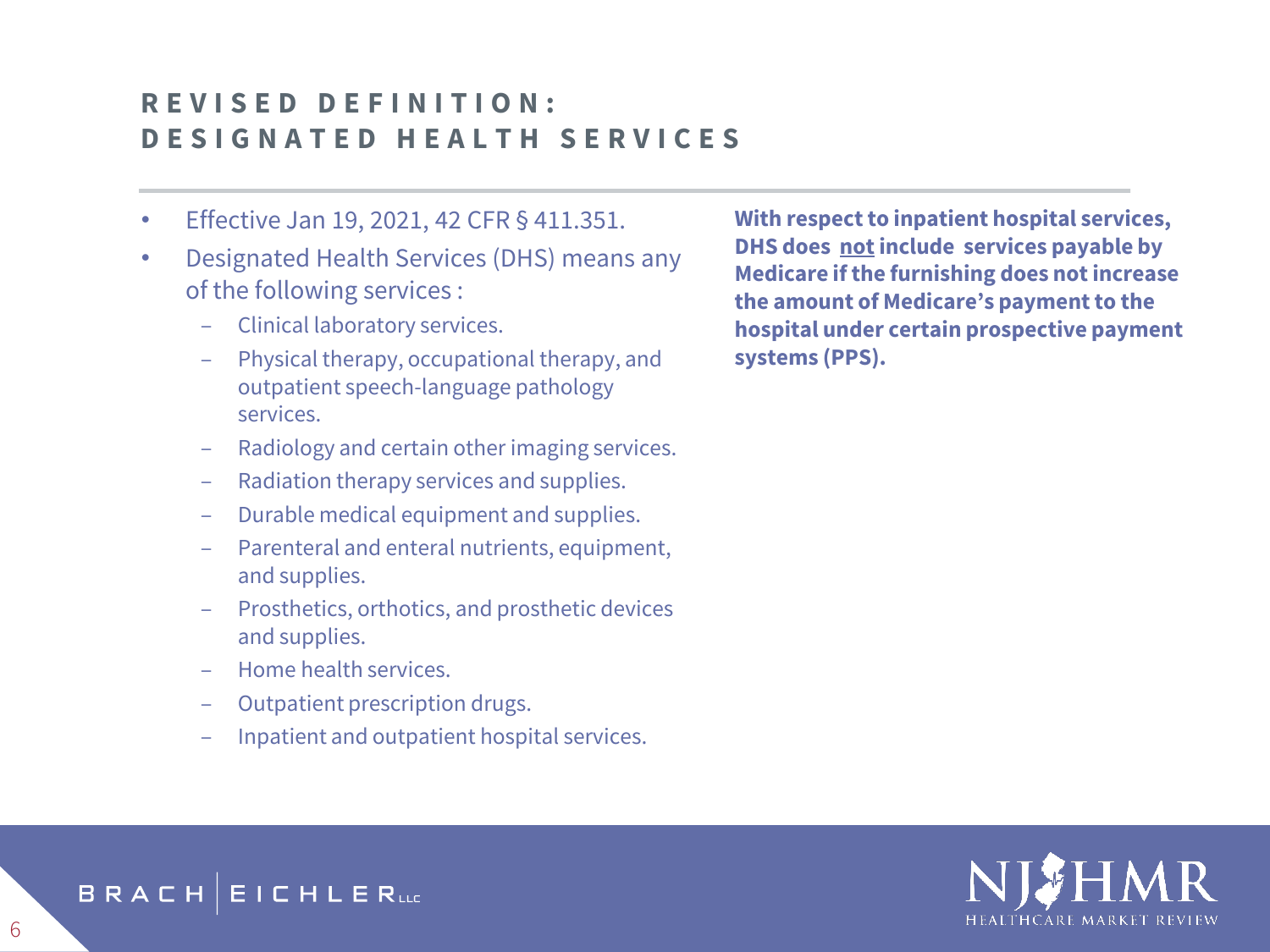# **R E V I S E D D E F I N I T I O N : F A I R M A R K E T V A L U E D E F I N I T I O N**

- Effective Jan 19, 2021, 42 CFR § 411.351.
- FMV means the value in an arm's-length transaction, consistent with the **general market value** of the subject transaction.
- For rental of equipment and office space, FMV must be consistent with the value for general business purposes (not taking account its intended use).
- Introduced the definition of **general market value** meaning:
	- For Assets: the price that an asset would bring on the date of acquisition of the asset as the result of a bona fide bargaining between a well-informed buyer and seller that are not otherwise in a position to generate business for each other.
	- For Compensation: the compensation that would be paid at the time the parties enter into the service arrangement as the result of a bona fide bargaining between well-informed parties that are not otherwise in a position to generate business for reach other.
	- For Rental of Equipment or Office Space: the price that rental would bring at the time the parties enter into the rental arrangement as the result of a bona fide bargaining between a well-informed lessor and lessee that are not otherwise in a position to generate business for reach other.



BRACH **EICHLER**ue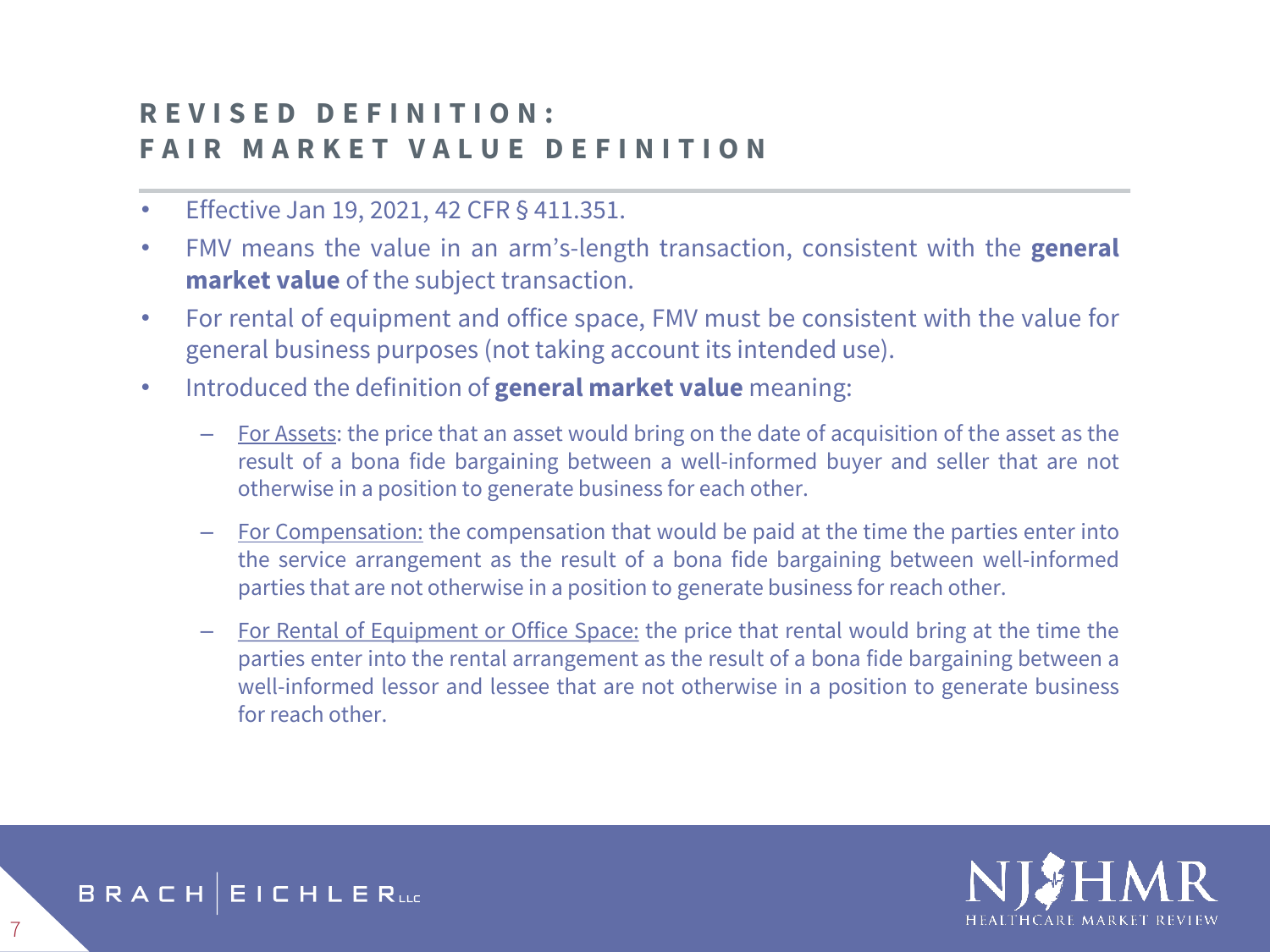# **FAIR MARKET ASSESSMENTS OF PHYSICIAN C O M P E N S A T I O N**

| Physician compensation salary<br>surveys as an established guide.<br>Not all of the surveys have utilized<br>the new Medicare Physician Fee<br>Schedule so be aware of the<br>surveys being utilized | Impact of Covid-19 Pandemic on<br>the healthcare organization | 2021 Physician Fee Schedule |
|------------------------------------------------------------------------------------------------------------------------------------------------------------------------------------------------------|---------------------------------------------------------------|-----------------------------|
| Value based incentives                                                                                                                                                                               | Quality in addition to productivity<br>and quality outcomes   | <b>Shared cost savings</b>  |



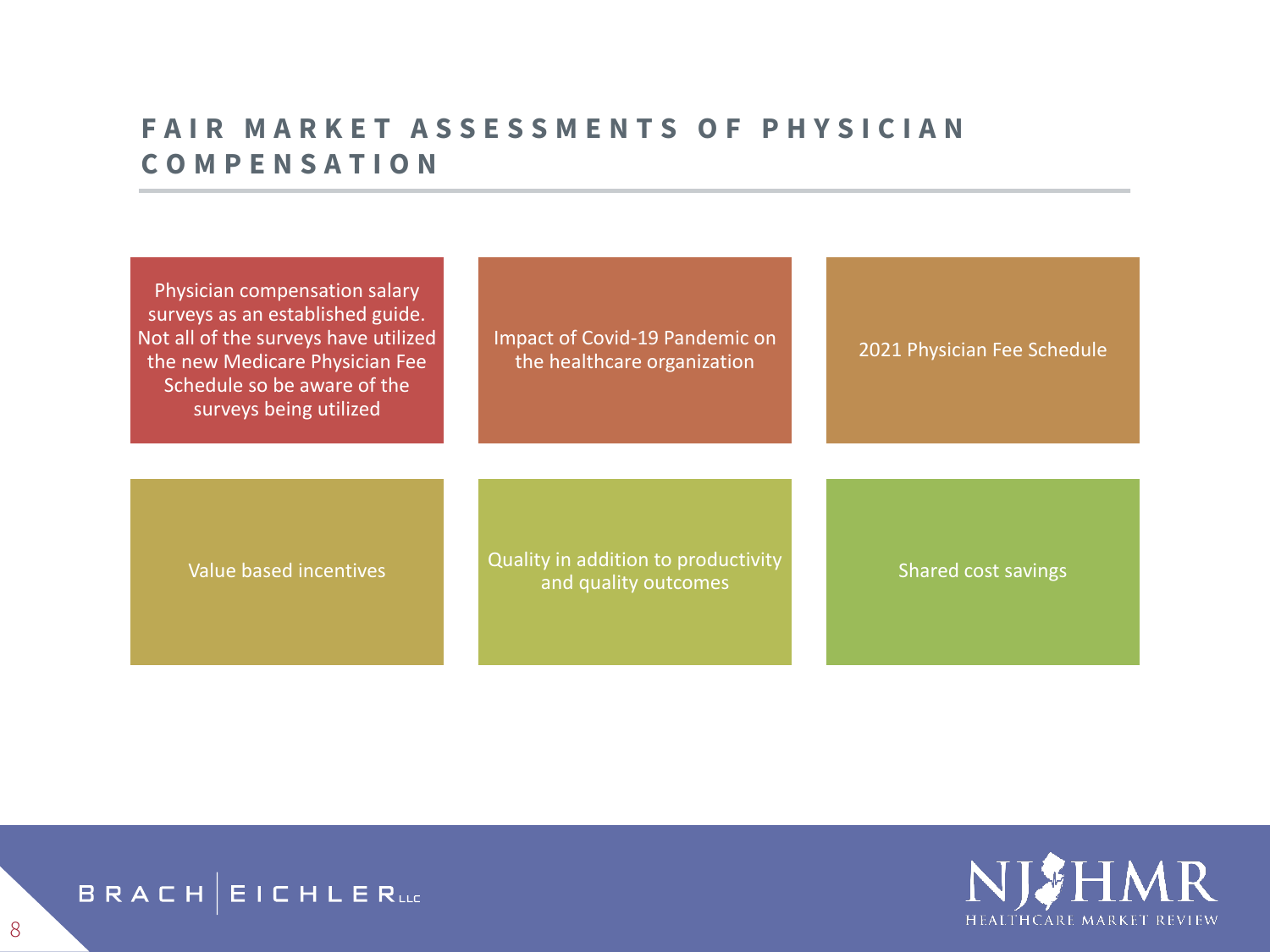#### **C O M P E N S A T I O N S U R V E Y S**

CMS called into question a strict reliance on compensation surveys to establish fair market value compensation. Surveys should be used strategically.

The an increase we mean to determine Surveys should be used in conjunction with other measurements to determine whether compensation is consistent with fair market value and reasonable based upon the specifics to each healthcare entity or physician practice.

Make certain to understand the components of the surveys being utilized and the factors effecting the surveys such as Covid-19, increased wRVU values for the same work effort, and the 2021 fee schedule.



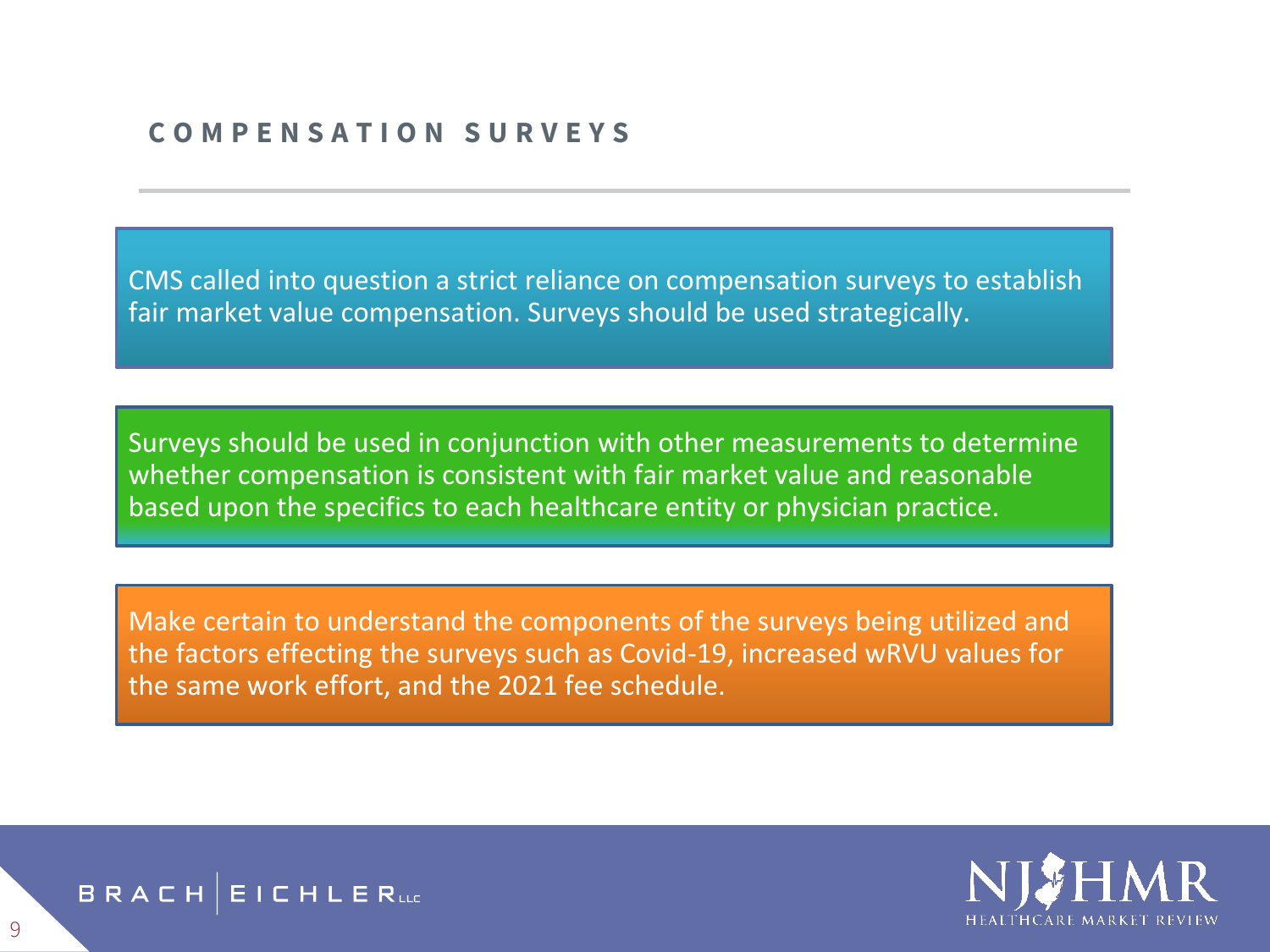### **R E V I S E D D E F I N I T I O N : C O M M E R C I A L L Y R E A S O N A B L E**

- Effective Jan 19, 2021, 42 CFR § 411.351.
- Means the arrangement must further a legitimate business purpose of the parties to the arrangement and is sensible, considering the characteristics of the parties, including their size, type, scope, and specialty.
- CMS clarified that an arrangement may be commercially reasonable even if it does not result in profit for the parties.



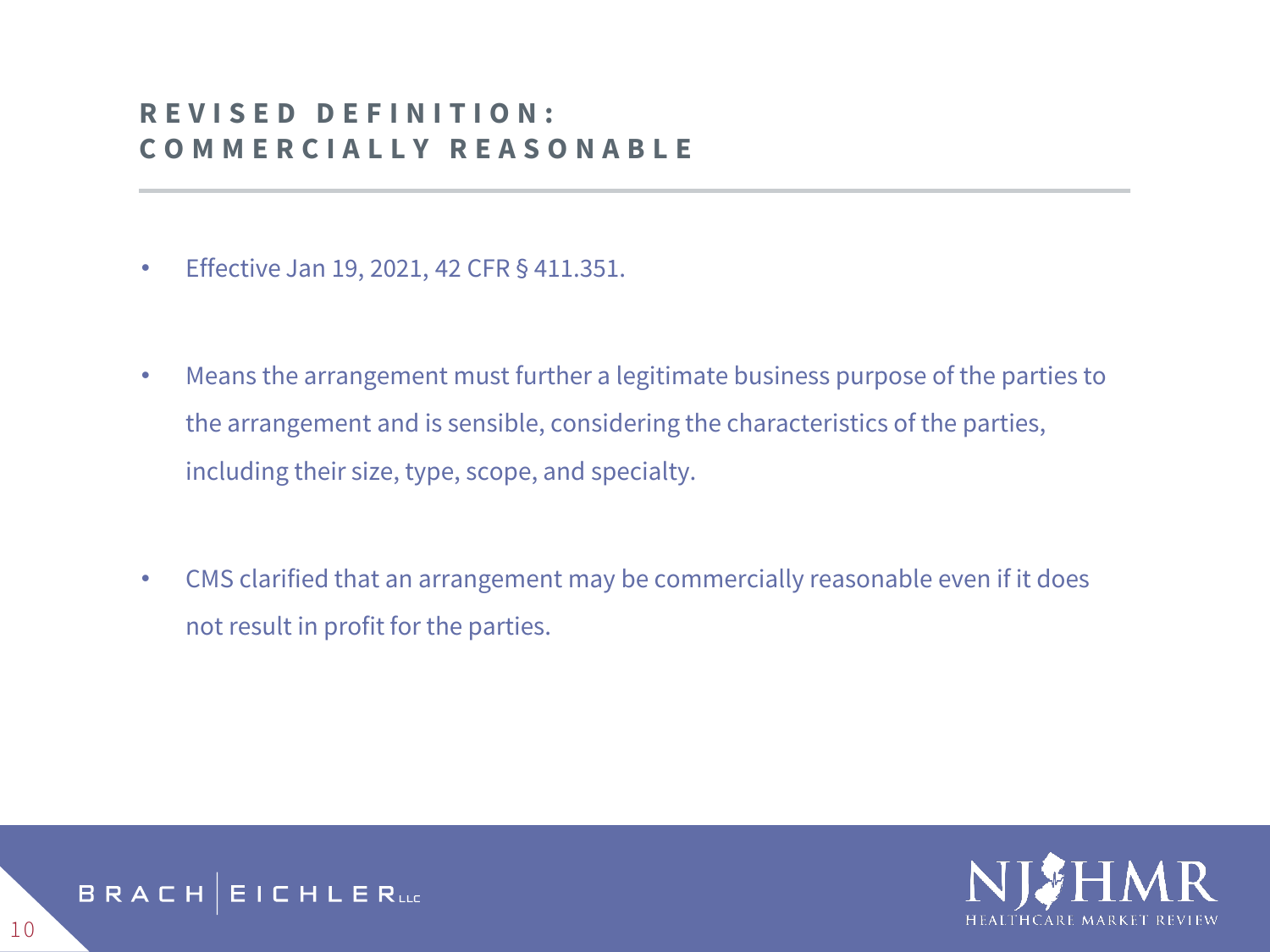### **NEW SPECIAL RULE ON COMPENSATION, " S E T I N A D V A N C E "**

- Effective Jan 19, 2021, 42 CFR  $\S$  411.354(d)(1).
- Special rule on *compensation only*.
- Compensation is not necessarily required to be "set in advance."
- Compensation is *deemed* to be "set in advance" if aggregate compensation, a timebased or per-unit of service-based (whether per-use or per-service) amount, or a specific formula for calculating the compensation is set out in writing before the furnishing of the items, services, *office space, or equipment* for which the compensation is to be paid.
- **End of prohibition on modifying compensation** (or the formula for compensation) during the term of the arrangement, subject to certain requirements: (1) meet an exception; (2) determined before; and (3) set out in writing before.



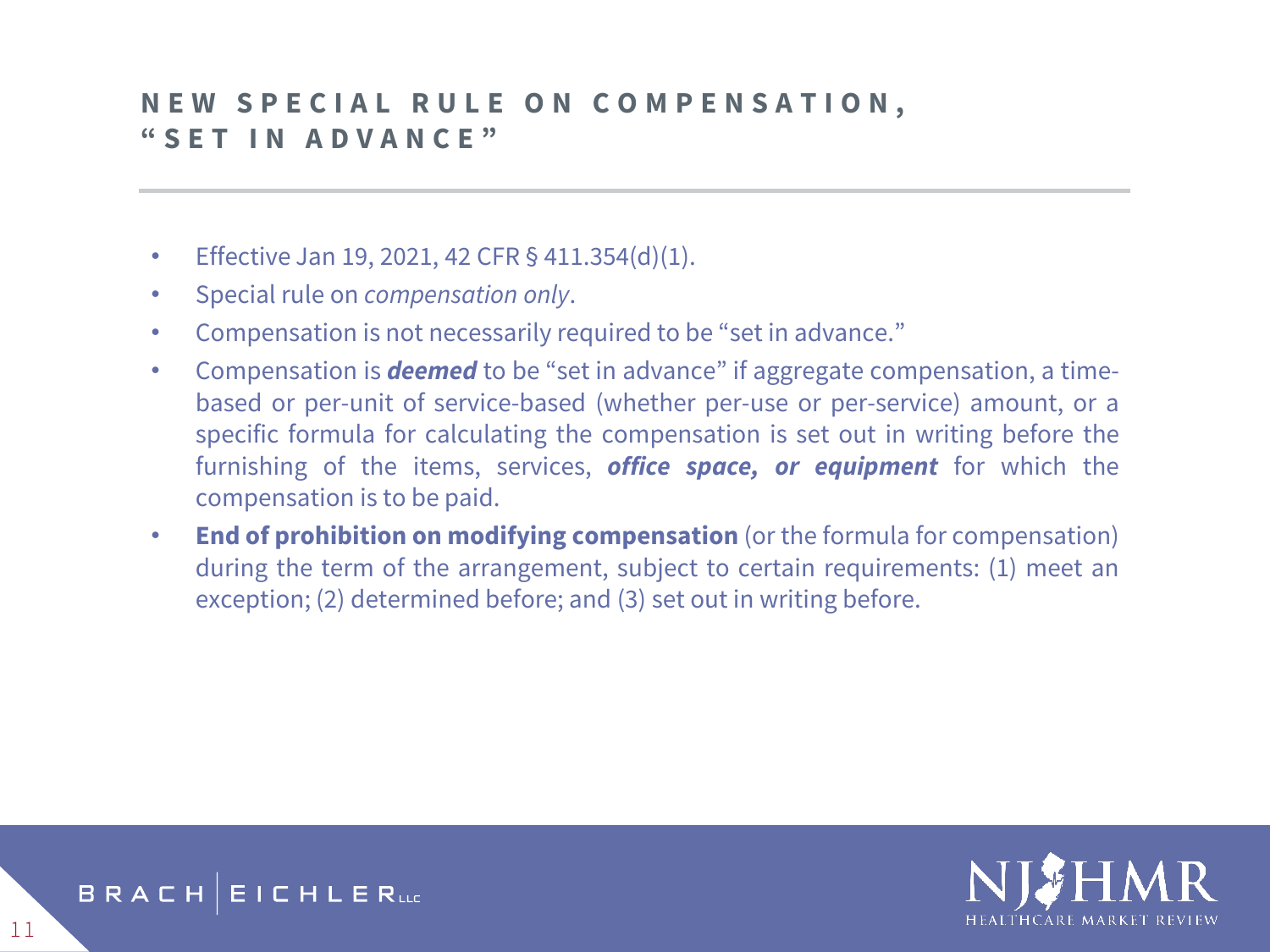# **NEW SPECIAL RULE ON COMPENSATION, DIRECTED R E F E R R A L R E Q U I R E M E N T**

- Effective Jan 19, 2021, 42 CFR  $\S$  411.354(d)(4).
- Compensation in employment and personal services arrangements may be conditioned on physician's referrals to particular provider, practitioner or supplier.
- **Existence of compensation arrangement and amount of compensation may not be contingent on the number or value of physician's referrals.**
- **May require that the physician refer an established percentage or ratio of physician's referrals to a particular provider, practitioner or supplier.**
- Set in advance for duration of arrangement.
- **Changes to compensation/formula must only be made prospectively.**
- Must be fair market value (FMV).
- In writing, signed by the parties.
- Patient preference, insurance, and "patient's best medical interest in the physician's judgment" override the directed referral requirement.



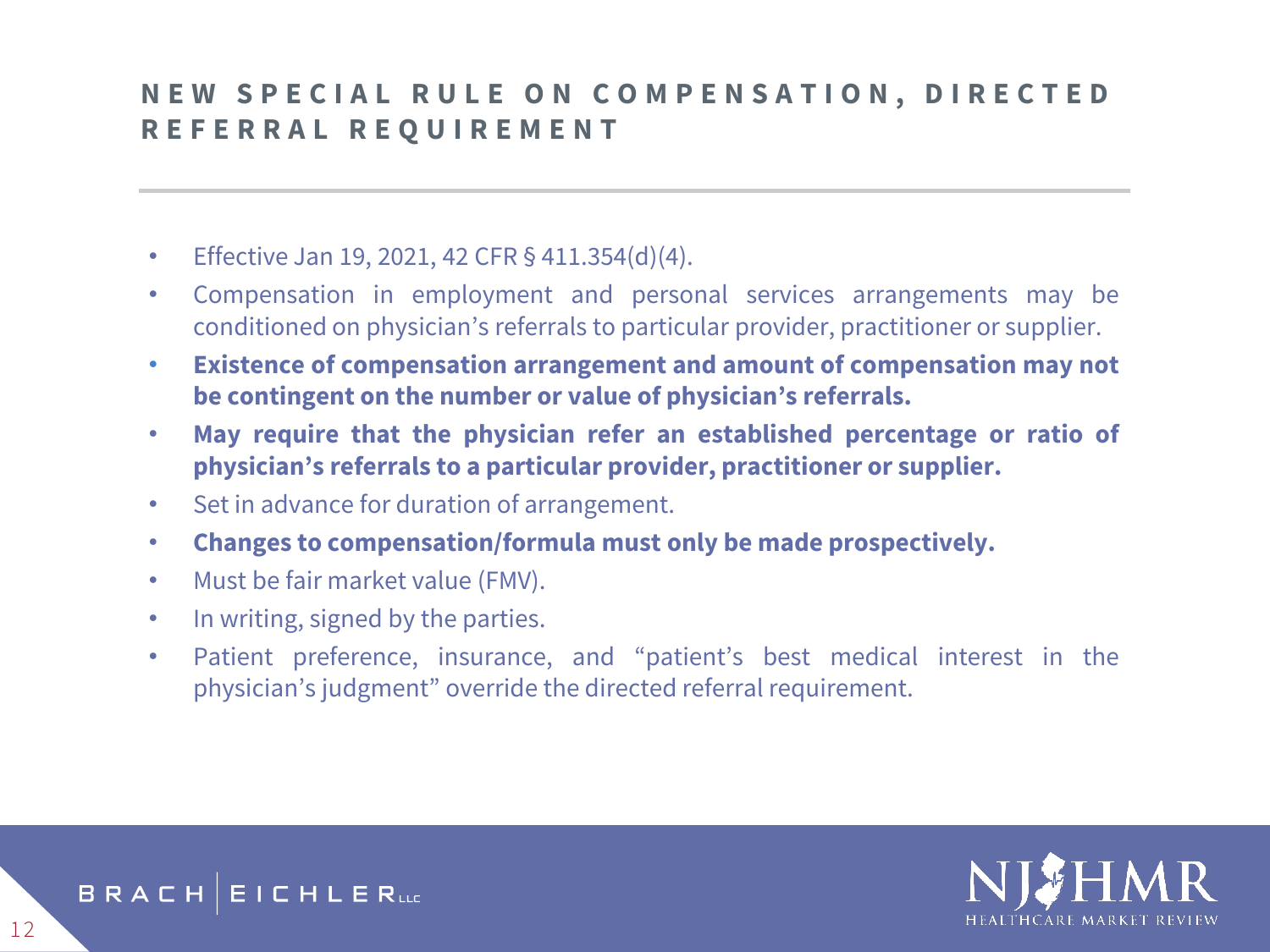### **NEW SPECIAL RULES ON COMPENSATION, VOLUME OR V A L U E O F R E F E R R A L S**

- Effective Jan 19, 2021, 42 CFR  $\frac{6}{5}$  411.354 (d)(5) and (d)(6).
- New objective tests.
- Compensation to Physician (or immediate family member):
	- Compensation takes into account the volume or value of referrals only if the formula used to calculate the physician's compensation includes the physician's referrals to the entity as a variable, resulting in an increase or decrease in the physician's compensation (or immediate family member) that **positively correlates** with the number or value of the physician's referrals to the entity.
	- Same for "the volume or value of other business generated."
- Compensation from Physician (or immediate family member):
	- Compensation takes into account the volume or value of referrals only if the formula used to calculate the entity's compensation includes the physician's referrals to the entity as a variable, resulting in an increase or decrease in the entity's compensation (or immediate family member) that **negatively correlates** with the number or value of the physician's referrals to the entity.
	- Same for "the volume or value of other business generated."
- Does not apply to certain exceptions.



#### BRACH **EICHLER**uc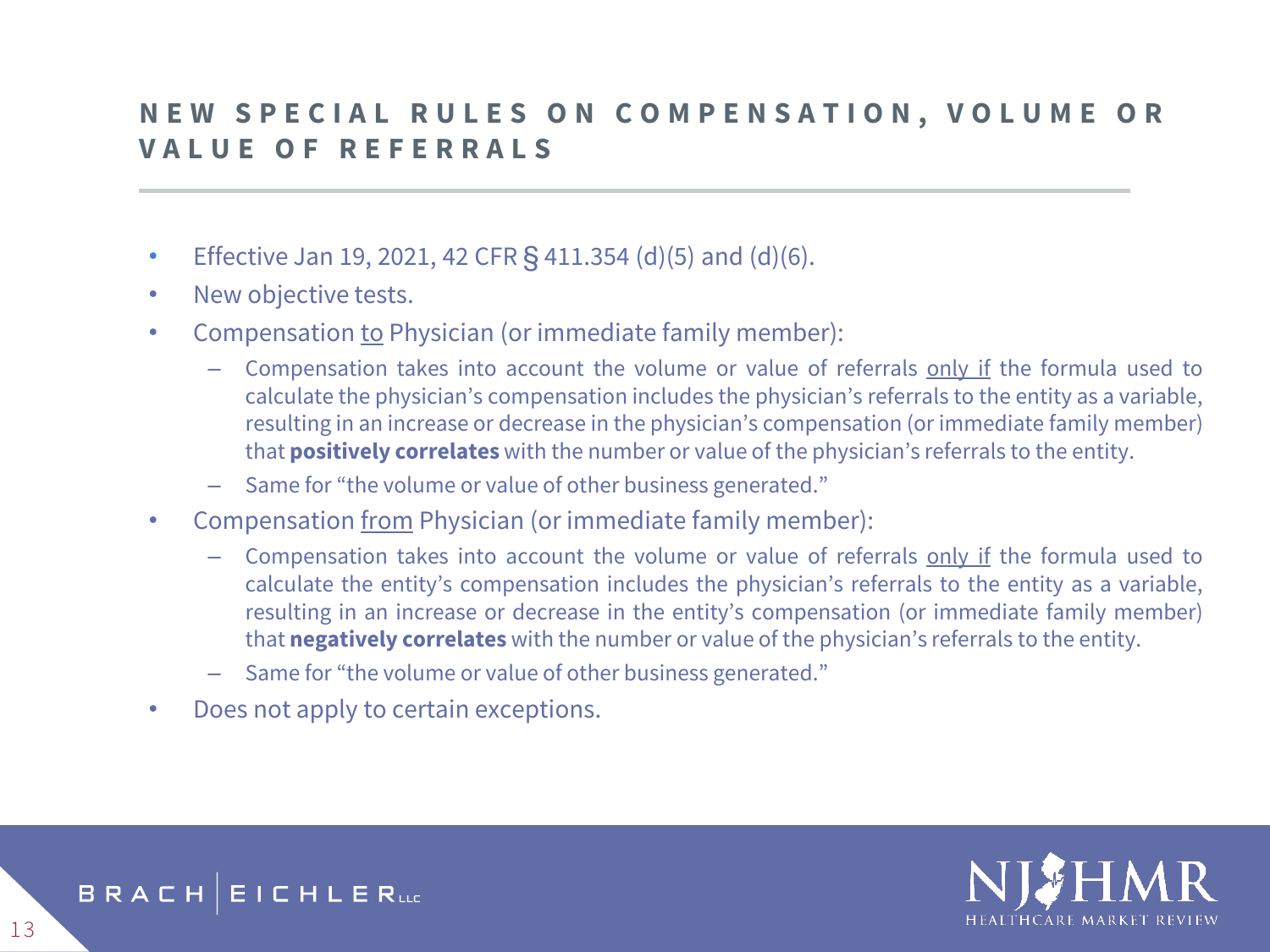### **C H A N G E S T O S T A R K L A W – G R O U P P R A C T I C E DEFINITION/SPECIAL RULE FOR PROFIT SHARES**

- Effective Jan 1, 2022, 42 CFR  $\S$  411.352(i)(1).
- Overall profits: Profits derived from **all** DHS of the entire group or any component of the group that consists of at least 5 physicians.
- If fewer than 5 physicians in the group, "overall profits" means the profits derived from all DHS of the group.
- No "**split pooling**" service-by-service.
- Calculated in a reasonable and verifiable manner.
- Overall profits deemed not directly related to volume or value of referrals if:
	- Divided per capita (*i.e.,* per member of group);
	- Distributed based on the distribution of the group's revenues attributed to services that are not DHS and would not be considered DHS if they were payable by Medicare; or
	- Revenues derived from DHS constitute less than 5% of group's total revenues, and portion of those revenues distributed to each physician in group constitutes 5% or less of his/her total compensation from the group.



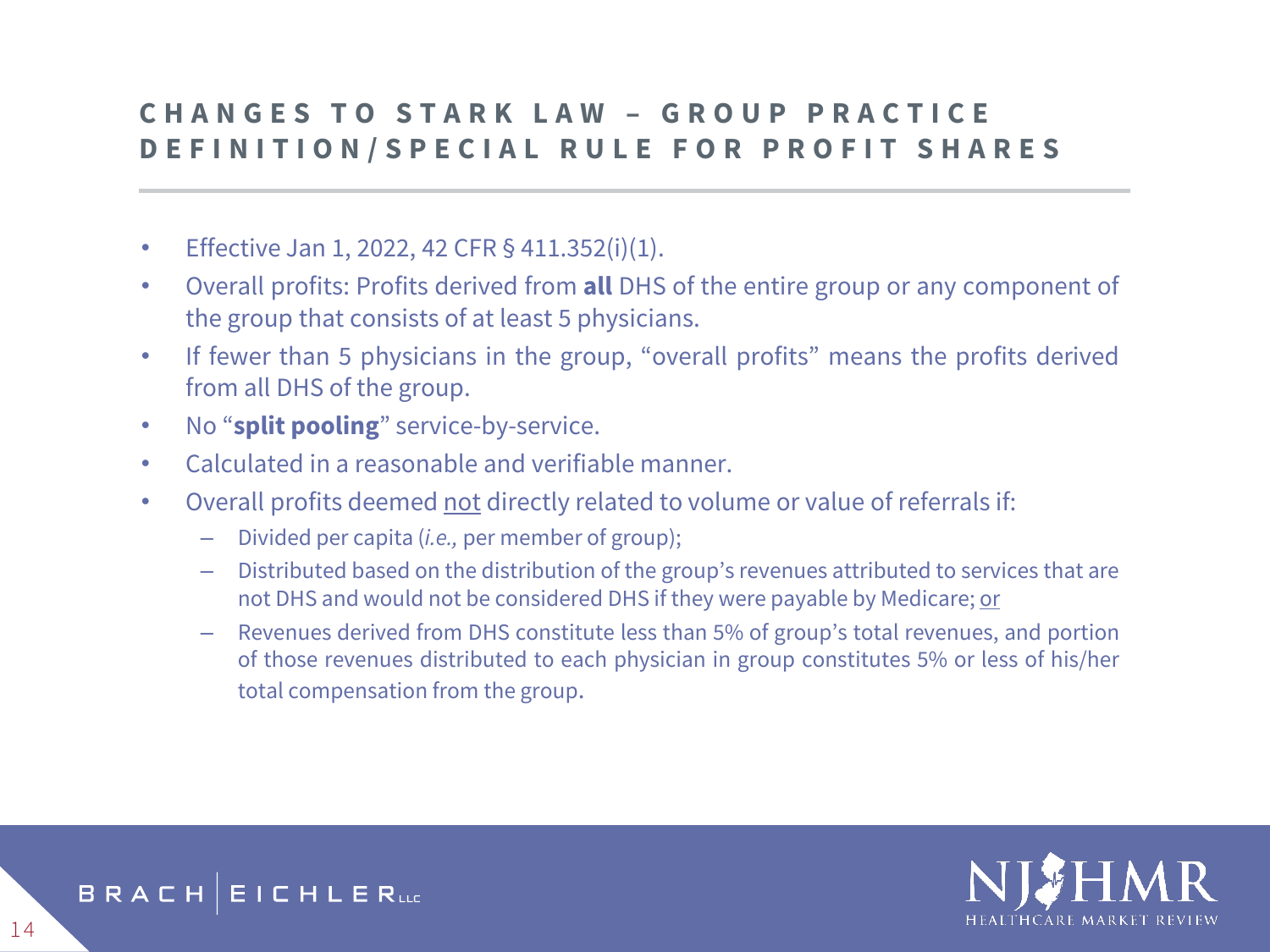# **S T A R K L A W – G R O U P P R A C T I C E D E F I N I T I O N / P R O D U C T I V I T Y B O N U S E S**

- Effective Jan 1, 2022, 42 CFR § 411.352(i)(2).
- May pay productivity bonus based on services personally performed by physician, or services furnished "incident to" such services, if it is not directly related to volume or value of the physician's referrals.
- Calculated in a reasonable and verifiable manner.
- Deemed not to directly relate to volume or value of referrals if:
	- Based on the physician's total patient encounters or the relative value units (RVUs) personally performed by the physician;
	- Services on which the productivity bonus is based are not DHS and would not be considered DHS if they were payable by Medicare; or
	- Revenues derived from DHS constitute less than 5% of group's total revenues, and the portion of those revenues distributed to each physician in the group consists of 5% or less of his or her total compensation from the group.



BRACH **EICHLERLLE**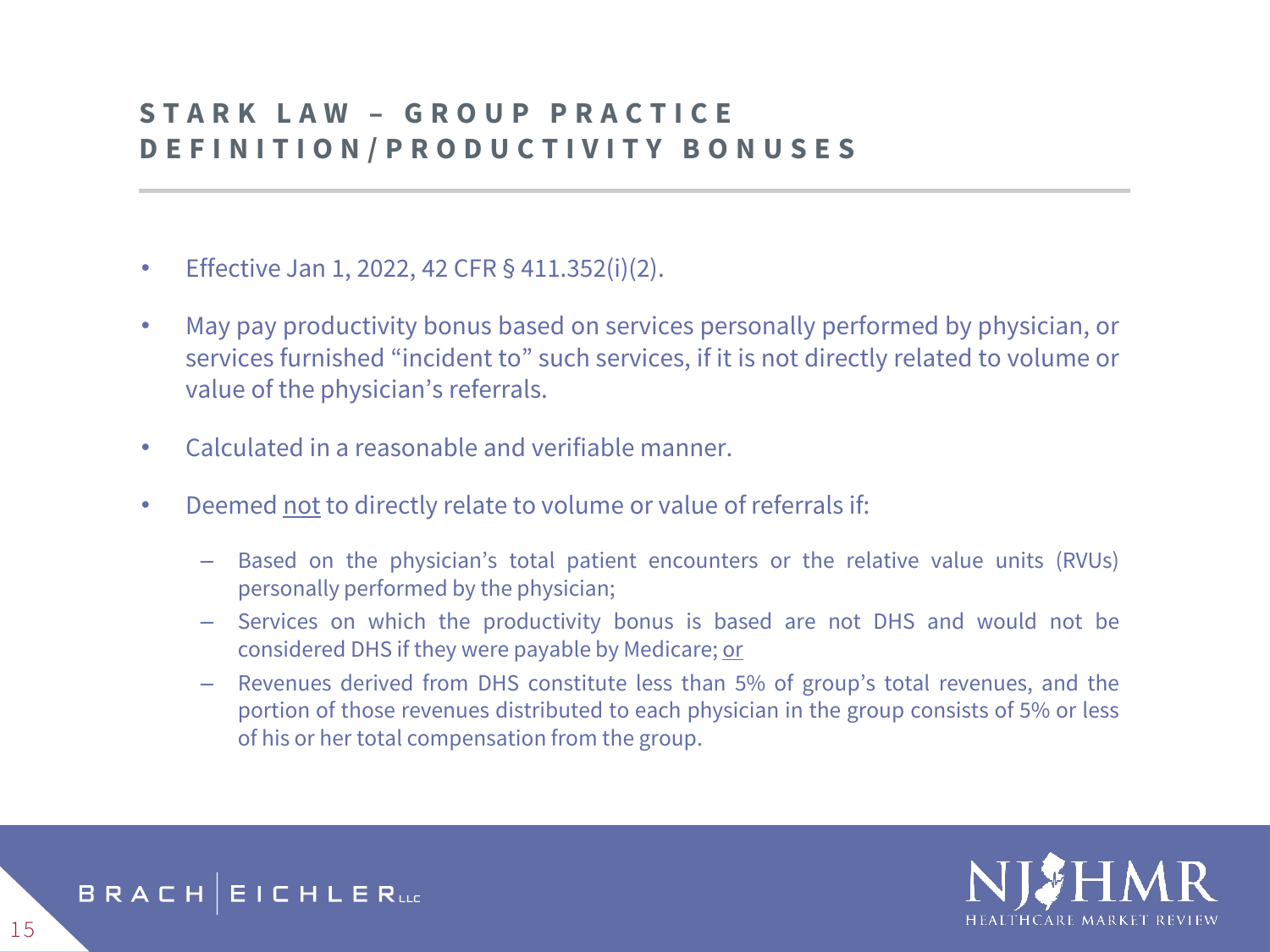### **N E W S T A R K E X C E P T I O N : L I M I T E D R E M U N E R A T I O N A R R A N G E M E N T S**

- Effective Jan 19, 2021, 42 CFR § 411.357(z).
- Protects remuneration from an entity to a physician for the provision of items or services provided by the physician that does not exceed an aggregate of \$5,000 per calendar year (adjusted each year for inflation).
- Signed written agreement not required.
- Cannot be determined in any manner that takes into account the volume or value of referrals or other business generated by physician.
- Must be FMV and commercially reasonable.
- Lease or use of office space or equipment subject to limitations regarding percentage and per-click arrangements.
- Physician may provide items or services through employees, wholly-owned entity, or locum tenens physicians.



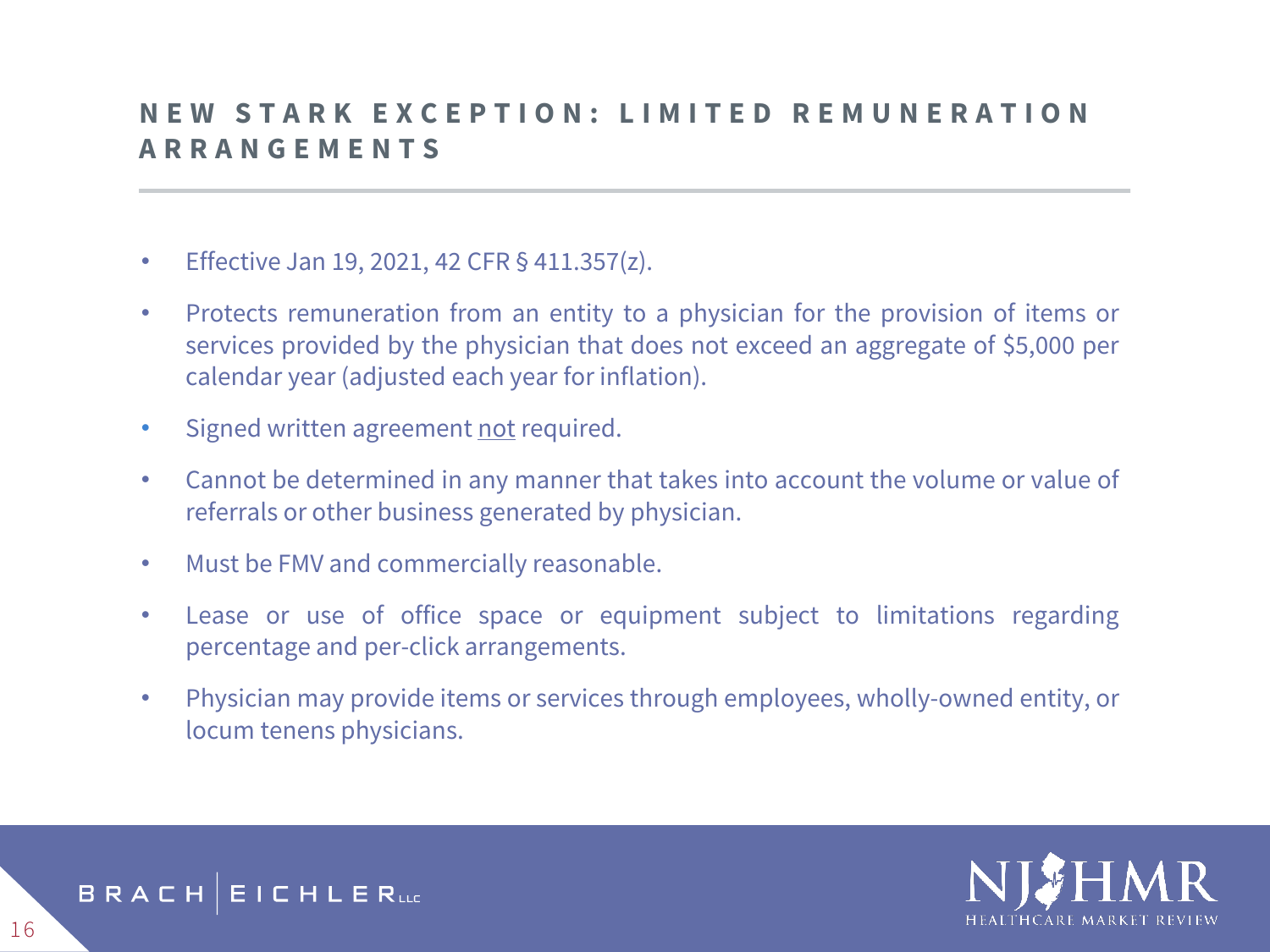# **C H A N G E S T O A K S S A F E H A R B O R A N D S T A R K E X C E P T I O N F O R E H R I T E M S & S E R V I C E S**

- Effective Jan 19, 2021 AKS: 42 CFR § 1001.952(y)
- Effective Jan 19, 2021 Stark: 42 CFR § 411.357(w)
- Compensation arrangements or payments for electronic health records (EHR) items and services.
- Nonmonetary items and services in the form of software or information technology and training services, including cybersecurity software and services, *necessary and used predominantly to create, maintain, transmit, receive, or protect electronic health records.*
- Software must be interoperable at the time it is provided to the physician/recipient.
	- Software is deemed to be interoperable if, on the date provided, it is certified by a certifying body recognized by the National Coordinator for Health Information Technology.



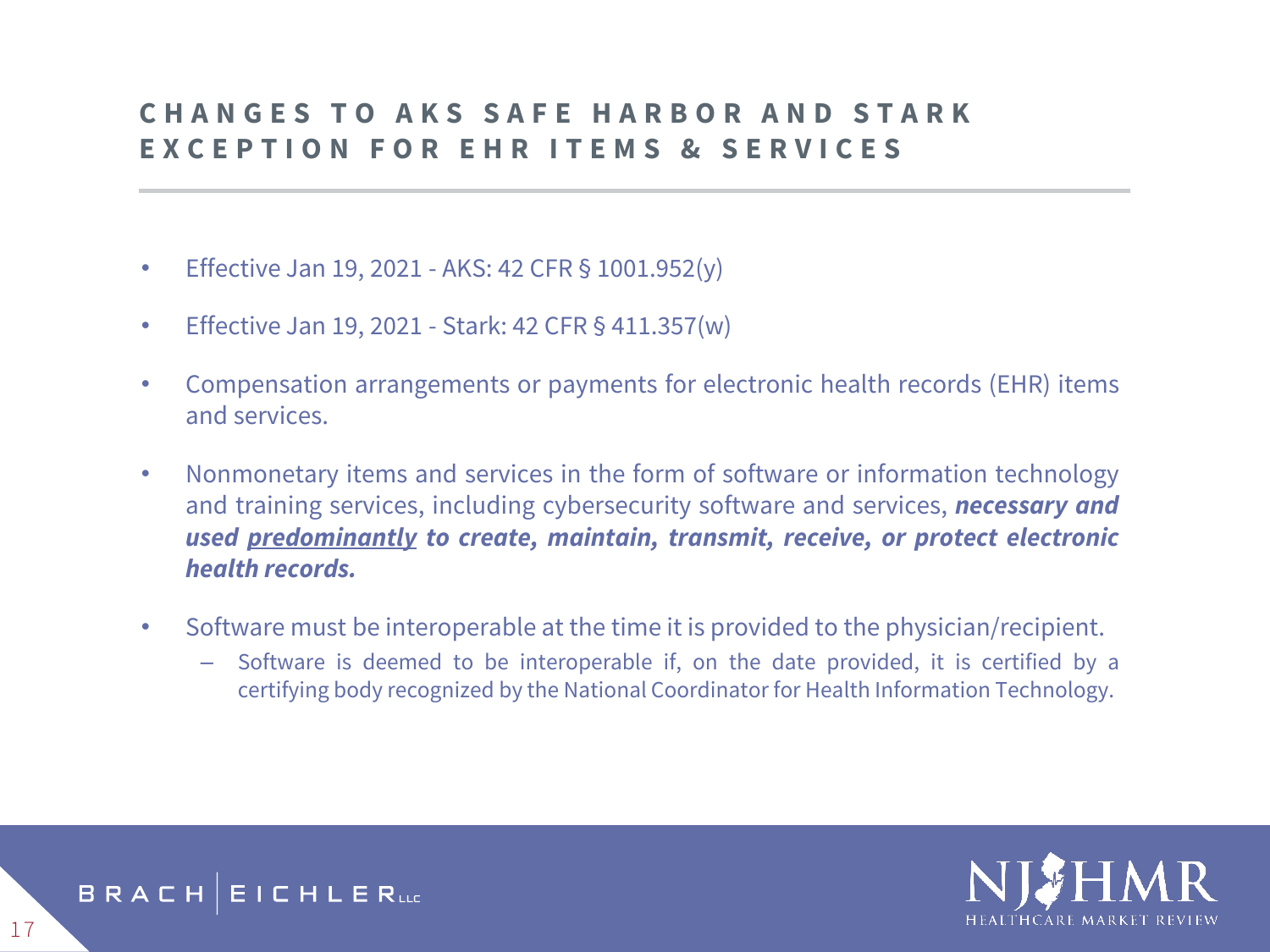#### **D O N O R / R E C I P I E N T R E S T R I C T I O N S & C O S T - S H A R I N G**

- Donor cannot be a laboratory company.
- Cost-sharing by recipient:
	- Stark and AKS: Initial donation of EHR items and services, or replacement of all or part of an EHR system: 15% of the donor's cost, paid in advance.
	- Stark: Items and services donated after the initial donation: 15% of the donor's costs paid "at reasonable intervals."
	- AKS: Updates to previously donated EHR items and services: 15% of the donor's costs but need not be paid in advance.
- Donor cannot loan or finance cost-share amounts.



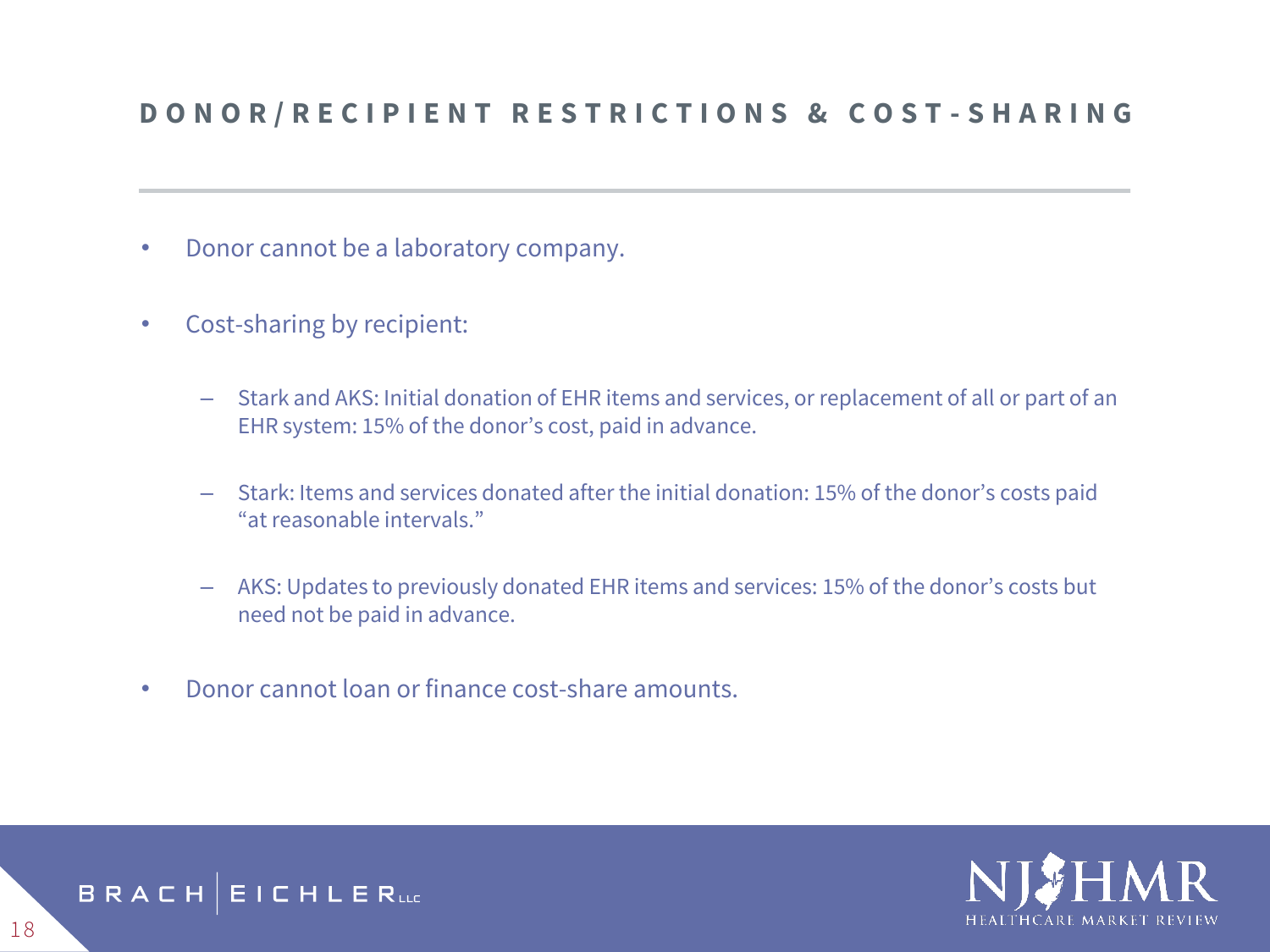#### **O T H E R K E Y R E Q U I R E M E N T S**

- Recipient cannot make the receipt or amount of the donated items or services a condition of doing business with the donor.
- Cannot directly consider volume or value of referrals or other business generated between the parties.
- Items and services cannot:
	- include staffing of the recipient's office.
	- be used primarily to conduct personal business or business unrelated to clinical practice or operations.
- Agreement in writing.
- AKS: Donor cannot shift costs to federal health care programs.



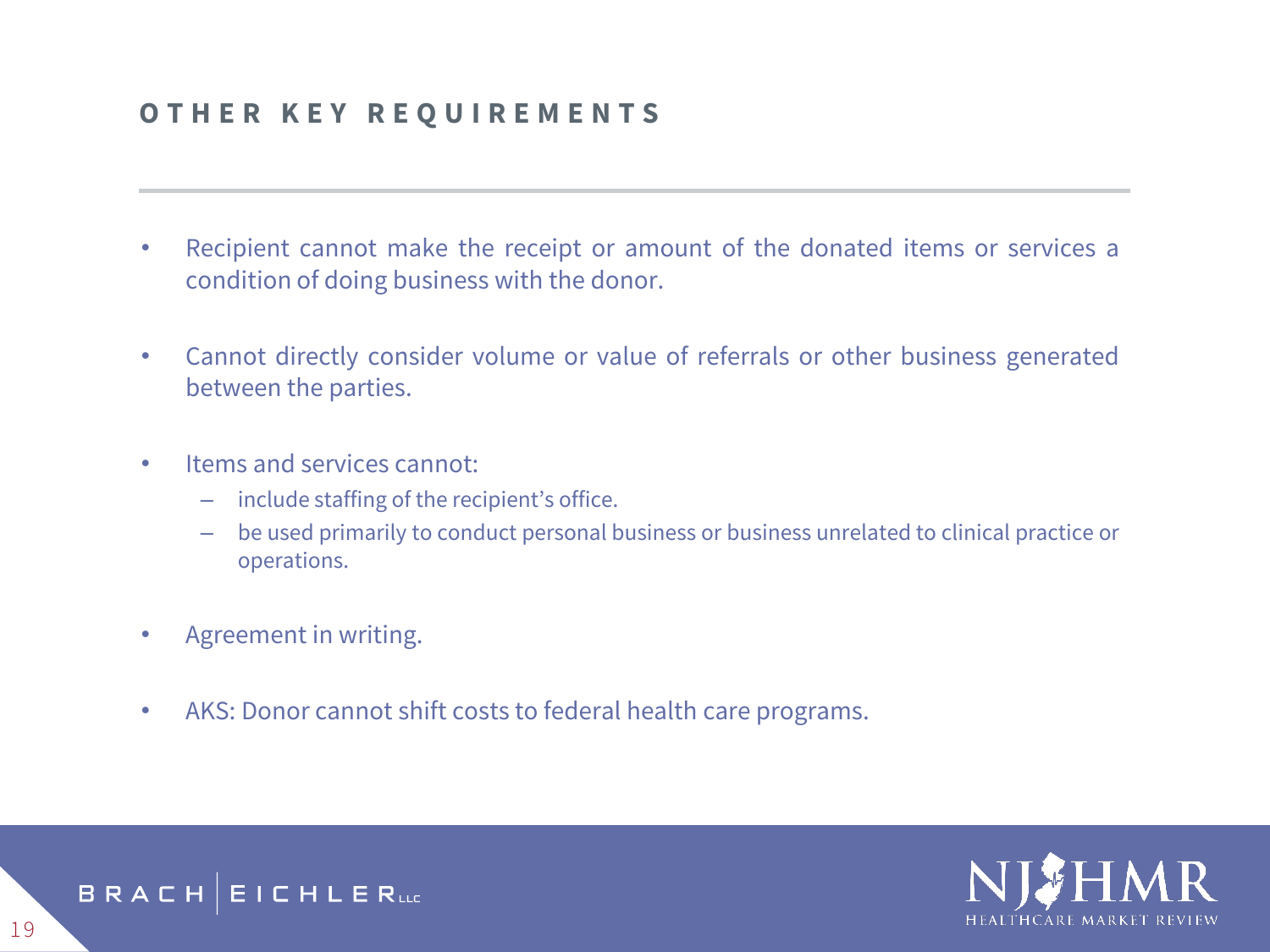### **N E W A K S S A F E H A R B O R A N D S T A R K L A W E X C E P T I O N : " C Y B E R S E C U R I T Y "**

- Donation of Cybersecurity Technology and Services.
	- Effective Jan 19, 2021, AKS: 42 CFR 1001.952(jj).
	- Effective Jan 19, 2021, Stark: 42 CFR § 411.357(bb).
- Must be non-monetary.
- Technology and services *necessary and used predominantly to implement, maintain or reestablish cybersecurity.*
- Technology = software and other types of information technology.
	- Can include hardware if all elements are met.
	- Definition of technology is "agnostic."
- Cybersecurity = the process of protecting information by preventing, detecting and responding to cyberattacks.



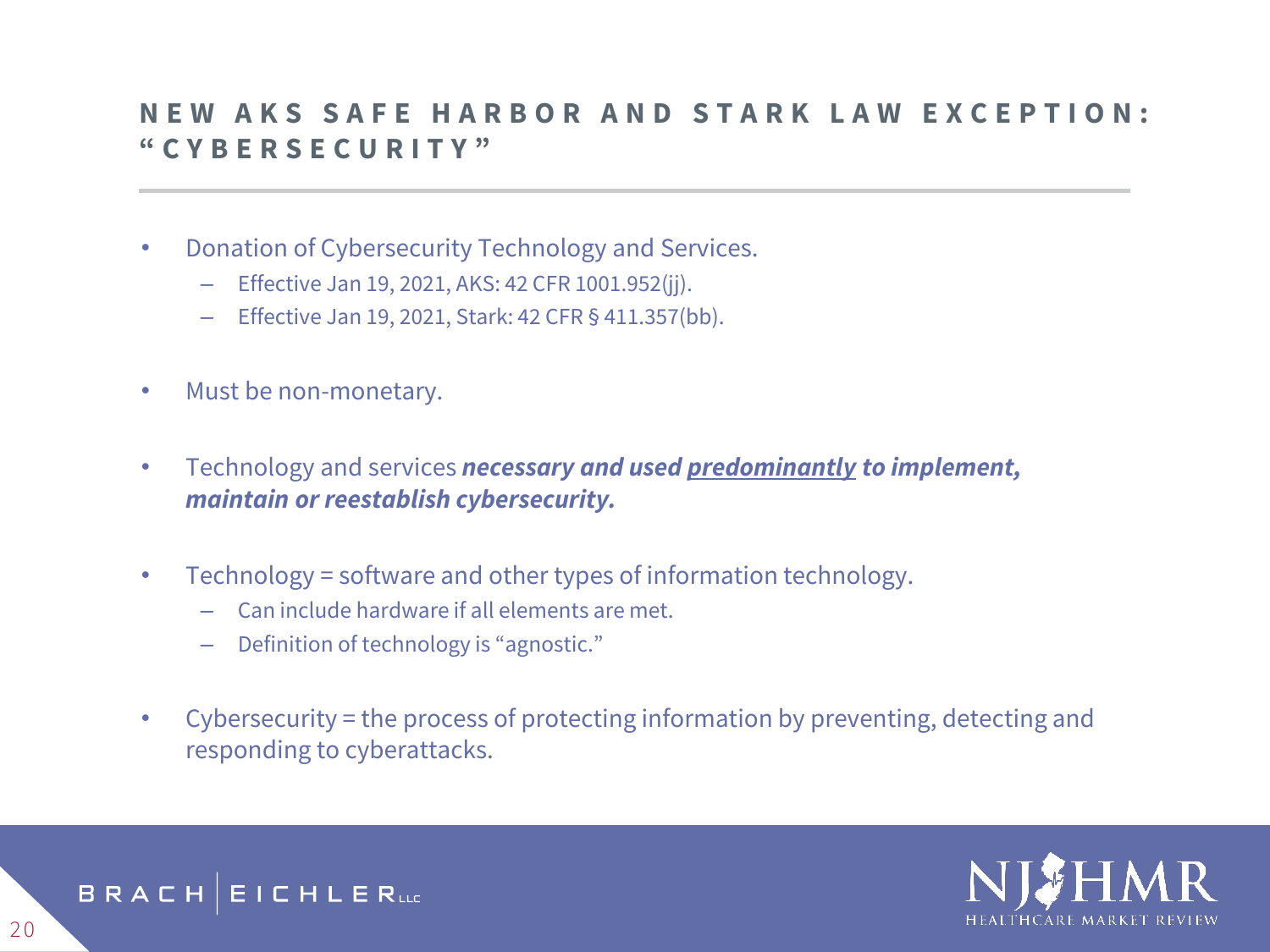# **C Y B E R S E C U R I T Y – D I F F E R E N C E S B E T W E E N S T A R K L A W A N D A K S**

| <b>Stark Law 42 CFR § 411.357(bb)</b>                                                                                                                                                                                                                                                   | AKS 42 CFR § 1001.952(jj)                                                                                                                                                                                                                                                                                                                                                                                                                                                           |
|-----------------------------------------------------------------------------------------------------------------------------------------------------------------------------------------------------------------------------------------------------------------------------------------|-------------------------------------------------------------------------------------------------------------------------------------------------------------------------------------------------------------------------------------------------------------------------------------------------------------------------------------------------------------------------------------------------------------------------------------------------------------------------------------|
| The eligibility of the physician for the technology<br>or services and the amount or nature of the<br>technology or services is not determined in any<br>manner that directly takes into account the value<br>or volume of referrals or other business<br>generated between the parties | The donor does not directly take into account<br>the volume or value of referrals or other<br>business generated between the parties when<br>determining the eligibility of a potential<br>recipient for the technology or services, or the<br>amount or nature of technology or services to<br>be donated, nor does the donor condition the<br>donation of technology or services, or the<br>amount or nature of the technology or services<br>to be donated, on future referrals. |
| The arrangement must be in writing.                                                                                                                                                                                                                                                     | A general description of the technology and<br>services being provided and the amount of the<br>recipient's contribution, if any, must be set forth<br>in writing and signed by the parties.                                                                                                                                                                                                                                                                                        |
|                                                                                                                                                                                                                                                                                         | The donor does not shift the costs of the<br>technology or services to any Federal health<br>care program.                                                                                                                                                                                                                                                                                                                                                                          |



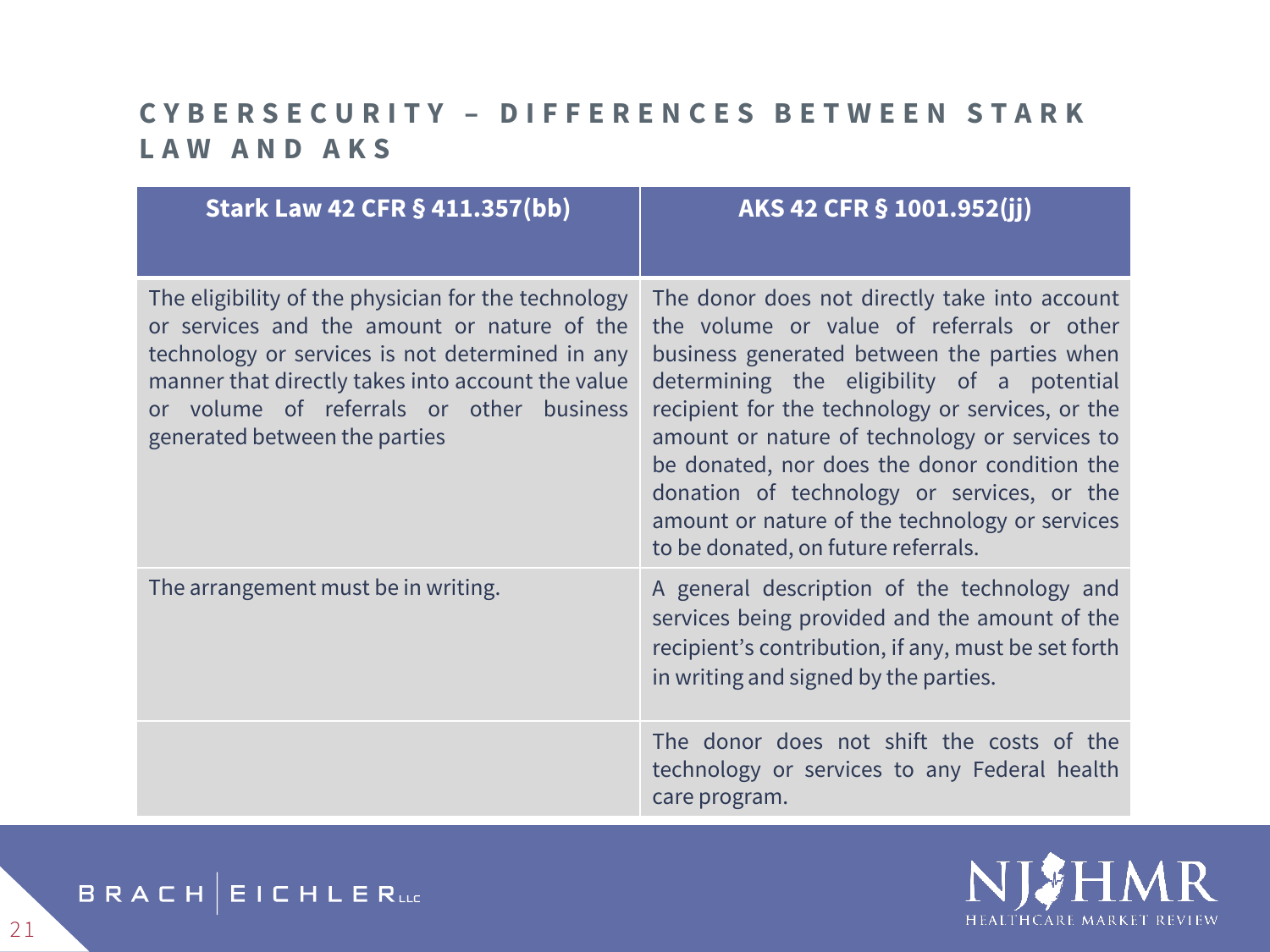# **T E C H N O L O G Y & S E R V I C E S**

| <b>Potentially Protected*</b>                                                                                                                                                                                                                                                           | <b>Not or Probably Not Protected</b>                                                                                                                                                                              |  |
|-----------------------------------------------------------------------------------------------------------------------------------------------------------------------------------------------------------------------------------------------------------------------------------------|-------------------------------------------------------------------------------------------------------------------------------------------------------------------------------------------------------------------|--|
| Single-use or stand-alone cybersecurity hardware such<br>as computer privacy screens, two-factor authentication<br>dongles and security tokens, facial recognition<br>cameras for secure access, intrusion detection systems,<br>biometric authentication, intrusion detection systems. | Locks on doors, physical security systems, fire retardant or<br>warning technology, high security doors - these are not<br>"technology."                                                                          |  |
| Services associated with developing, installing and<br>updating cybersecurity software; cybersecurity patches<br>and updates; cybersecurity training services; help desk<br>services specific solely to cybersecurity.                                                                  | Software or hardware with multiple functionality, even if<br>cybersecurity is one functionality; general IT help desk<br>services.                                                                                |  |
| Cybersecurity services for business continuity and data<br>recovery services to ensure the recipient's operations<br>can continue after a cyber attack.                                                                                                                                 | Payment of ransom to a cyber-attacker; payment of legal<br>fees, fines or penalties stemming from a cyberattack;<br>reimbursement to the recipient for costs expended for<br>cybersecurity software and hardware. |  |

\*Assuming all other conditions are met, including that the technology/services are necessary and used predominantly to implement, maintain or reestablish cybersecurity.



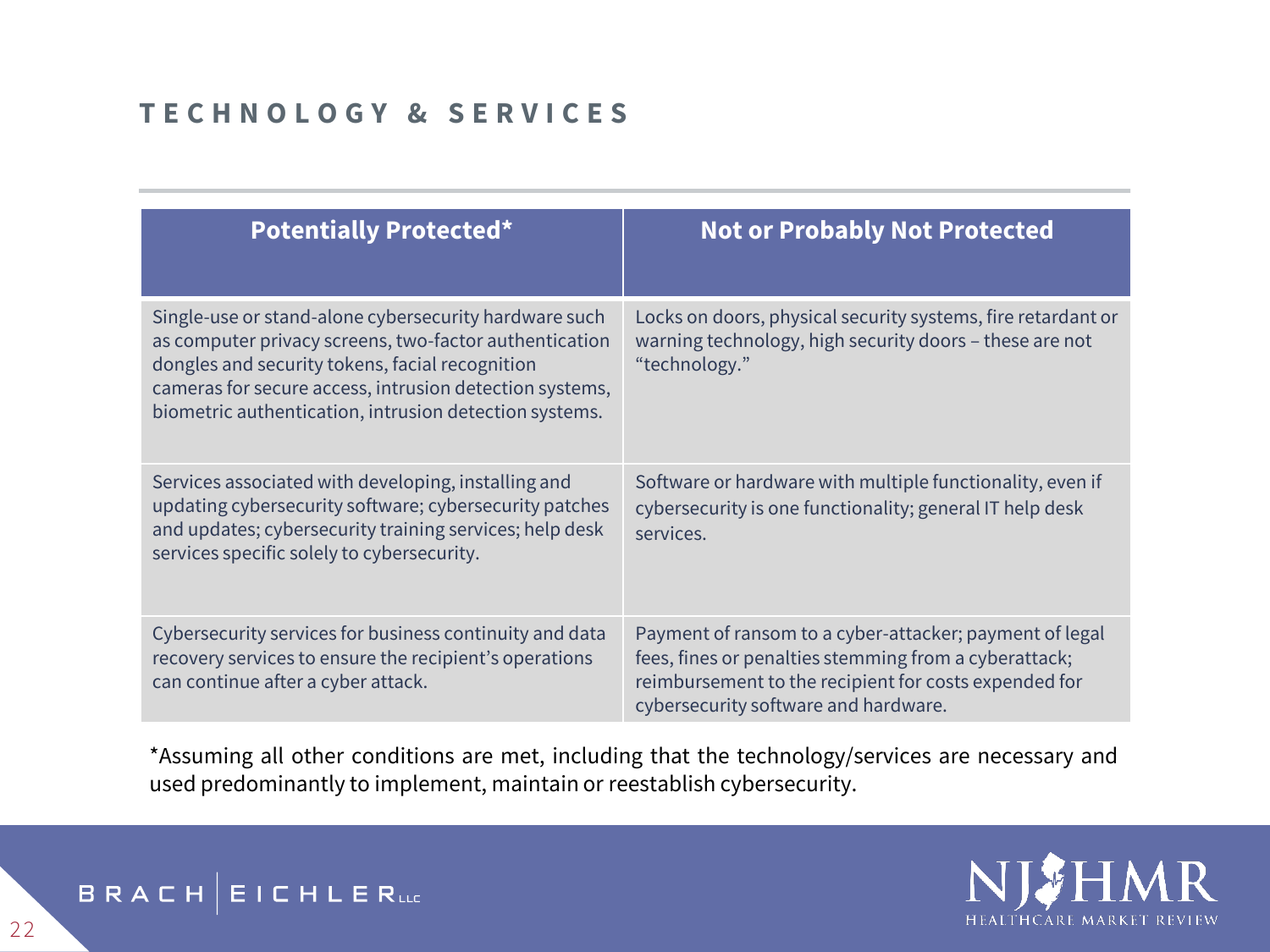#### **A M E N D M E N T S T O E X I S T I N G A K S S A F E H A R B O R S**

- Personal Services and Management Contracts, 42 CFR § 1001.952(d) Effective Jan 19, 2021.
	- ‒ Amended to provide safe harbor protection to certain payment structures that incorporate value-based care models.
	- ‒ Replaced requirement for aggregate compensation to be set forth in advance with a requirement that the *methodology for determining the compensation* be set forth in advance.
	- ‒ Increased flexibility for part-time or sporadic arrangements and arrangements for which the aggregate compensation is not known in advance.



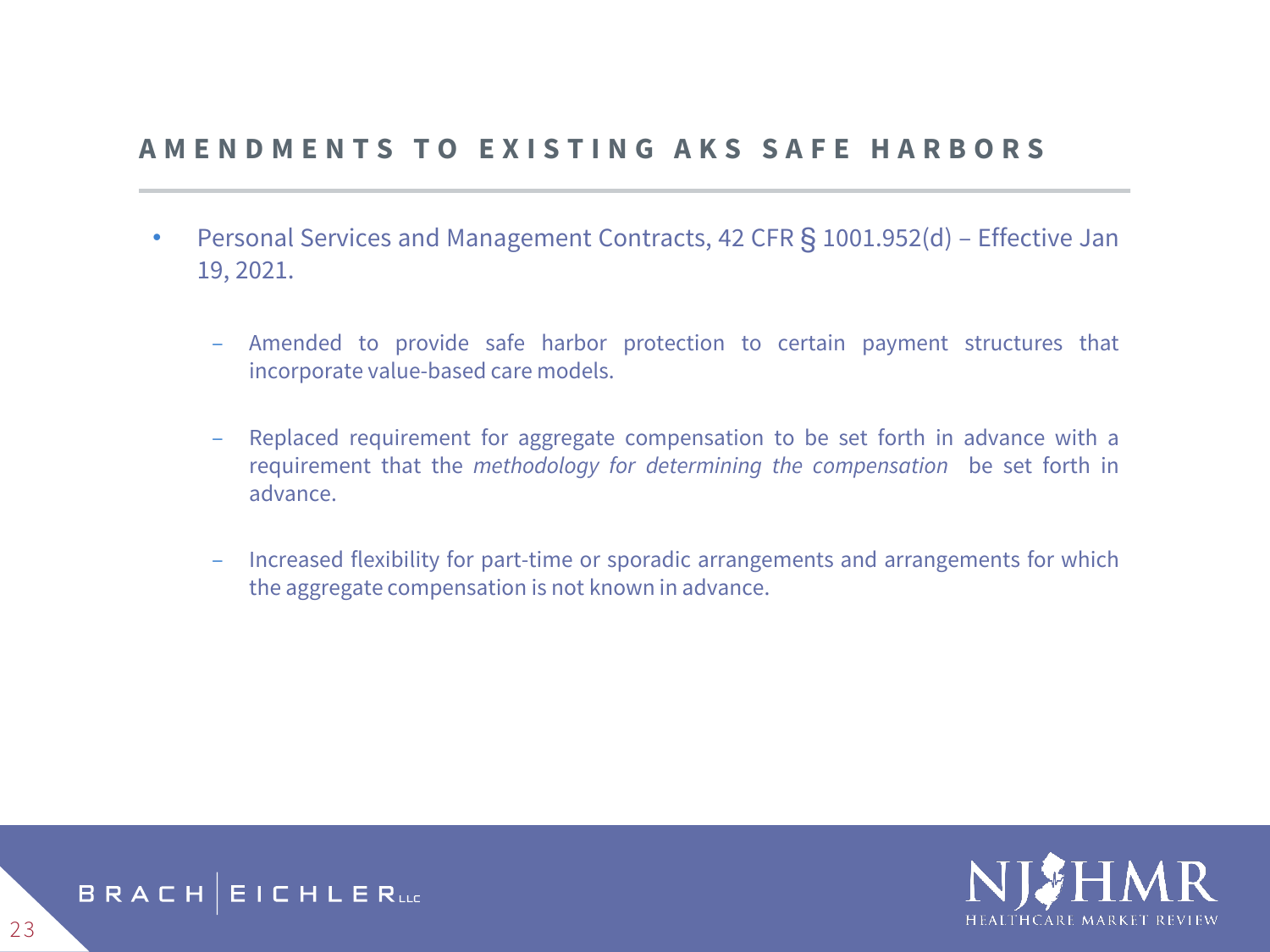#### **A M E N D M E N T S T O E X I S T I N G A K S S A F E H A R B O R S**

- Warranties (42 CFR  $\S$  1001.952(g)) Effective Jan 19, 2021
	- Expanded the existing safe harbor to protect bundled warranty arrangements involving multiple items or bundles of items and services.
- Local Transportation (42 CFR § 1001.952(bb)) Effective Jan 19, 2021
	- Expanded mileage limits for rural areas (from 50 to 75 miles).
	- Removed mileage limits for transporting patients discharged from an inpatient facility after spending 24 hours in observation.



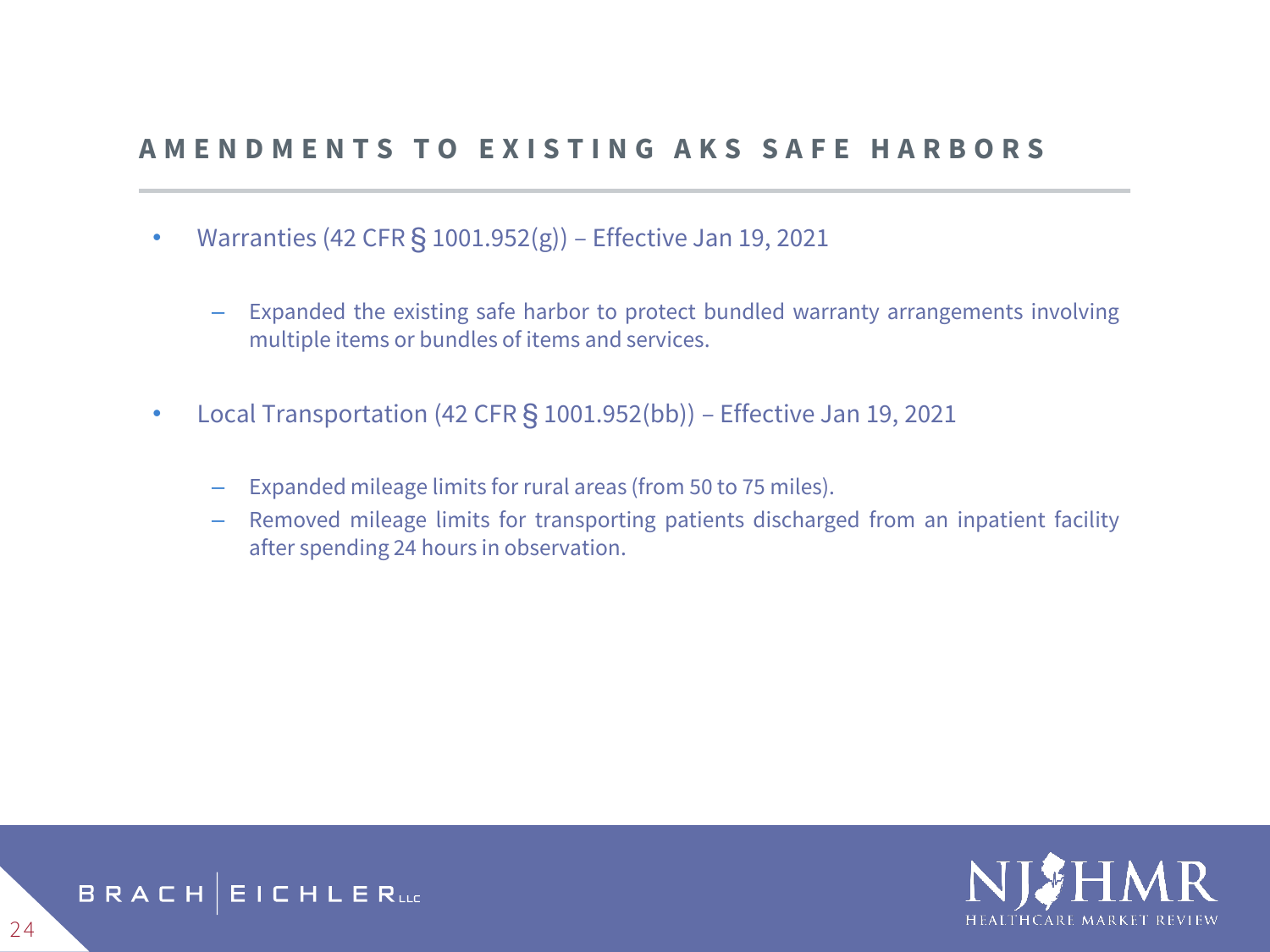#### **T H A N K Y O U !**



#### **Lani M. Dornfeld, Esq., CHPC**

Member, Brach Eichler LLC

973-403-3136

ldornfeld@bracheichler.com



**Carol Grelecki, Esq.** Member, Brach Eichler LLC 973-403-3140 cgrelecki@bracheichler.com



**Deborah Nappi, CPA** Partner, Sax LLP 973-472-6250 dnappi@saxllp.com